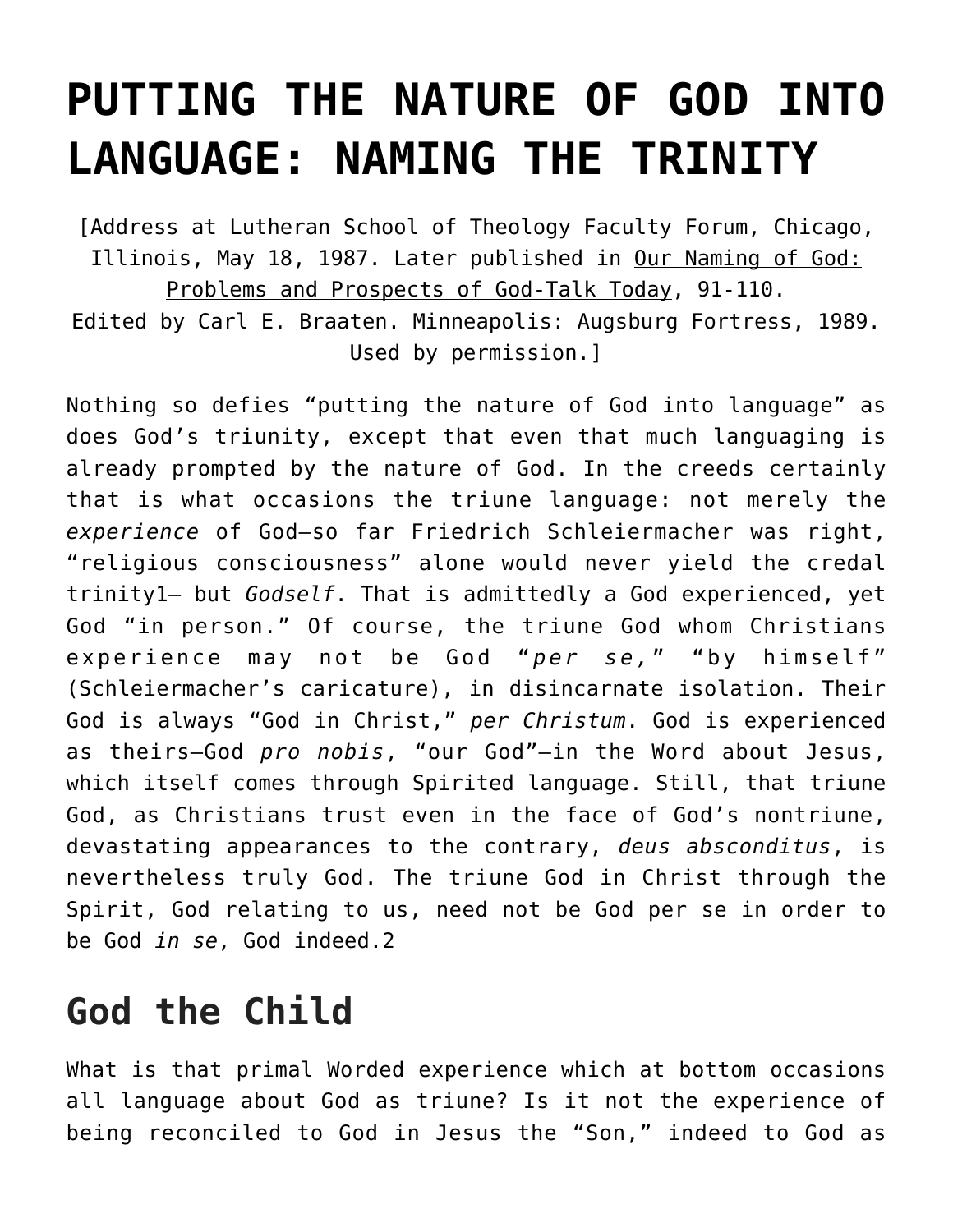Jesus the Son? "The entire apostolic confession of faith is contained in these words, 'You are Christ, the Son of the living God.' "3 Even if the reference to Jesus as "Son," in which the New Testament abounds, is in some cases interpolation and not original or is a later development of "Word" or "Wisdom," it is as basic to the faith and especially to its trinitarian formulation as are the references to Jesus as "Lord" and "Christ."4

It is this primal filial reference—filial not male—in the trinitarian identification of Jesus on which I wish to dwell, not first the mathematical mystery of three-yet-one but first the scandalous joy that the one God on whom everything depends is simultaneously as we are, one who depends—a child! But the Child is not for that reason any less God. On the contrary, that also is of the essence of God: not only to be depended upon as a parent but also, as an offspring ("begotten"), to depend for very life and being upon the parent. The one who is depended upon is of course God, but the one who does the depending is 1ikewise God, the selfsame God. The latter assertion is as important as the former.

From the former assertion, that it is God who is depended upon, it should be clear that we are not now—not yet!—speaking about God's depending upon the *world*, not even upon the worldly man Jesus or upon the worldly proclamation of his gospel or upon worldly people's believing it. That comes later. The Trinity is also a biography, a career, whose story must be told in sequence. Nor are we talking, either now or later, about Alfred North Whitehead's God whose "consequent nature" depends for its "enrichment" on the temporal world process—not if that bypasses God's prior depending, as Son, upon Godself.5 For now, in the priorities of the Trinity, what is being depended upon by God the Child is the "one God, the Father, the almighty." In other words, I would like to renew Arianiasm's reminder that the Son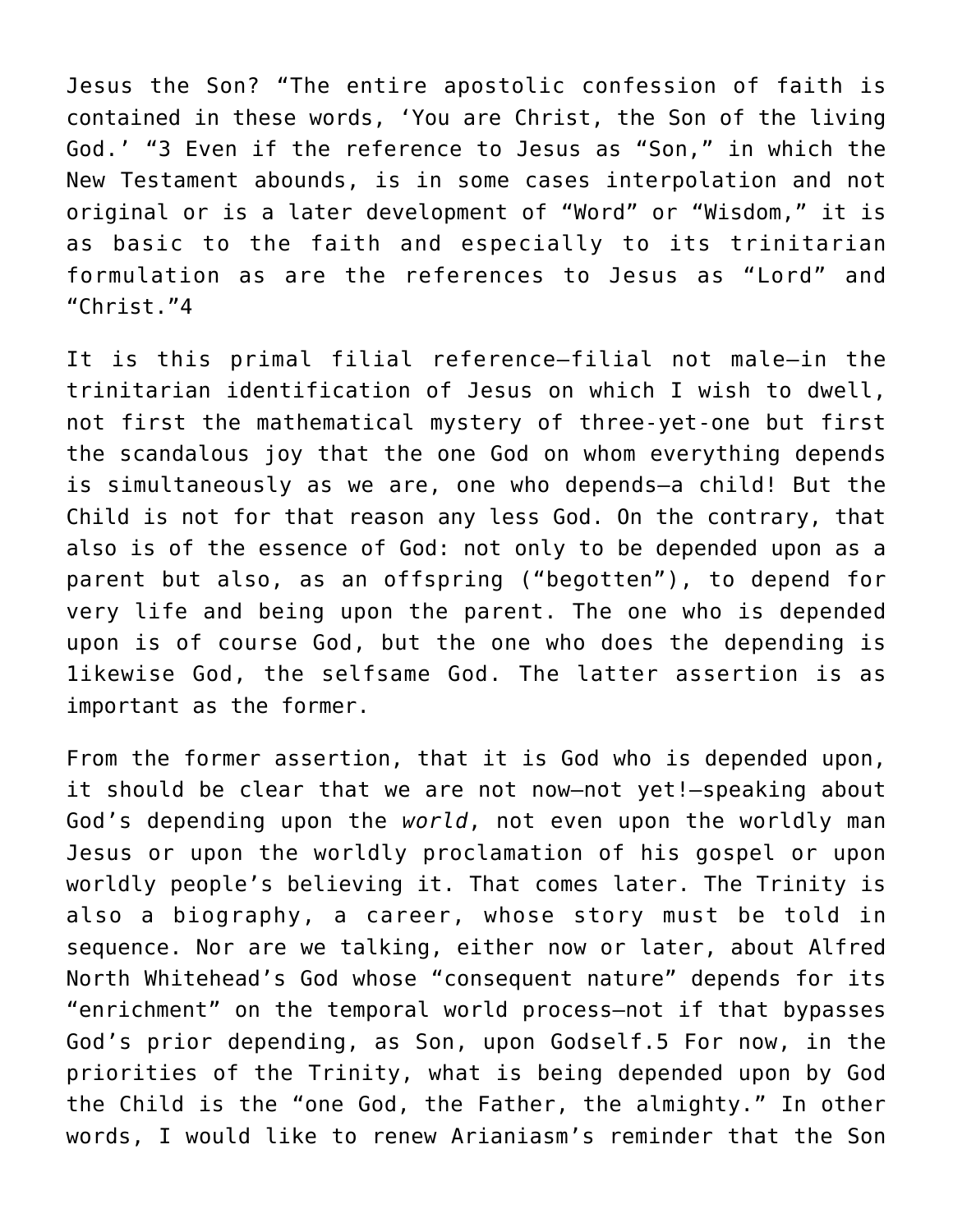is subordinate to the Father but, rather than argue from this to subordinationism, affirm with orthodoxy that the Son is Godself not in spite of but because of this dependent (not creaturely) status.

For is it not equally important to the faith that the dependent too is God? And God is dependent not first in the incarnation where simply as the man Jesus he might have qualified as one of the "children of God" the way his human followers now do. Presupposed in his incarnation, prior to it, is that he has been not just the child of God as others are but uniquely *God* the Child. Notice, here God's dependence upon God is not like some solitary individual's self-enclosed reliance upon oneself, solo, but is rather like one person's reliance upon another, vis-àvis. That "distinction of persons" is no doubt occasioned by Jesus the Christ's vis-à-vis relation to his Father while on earth. Yet it must be enormously important to the Christian faith that that same Child-to-Parent relationship be asserted right within the deity, preincarnation, in spite of all the pains which that then requires in order to remain utterly monotheistic. For why else is it that not the Father or the Spirit becomes (and forever remains) incarnate but only the Son does? Nor is it with the Father or with the Spirit that believers are identified as siblings, as junior deities, but only with the Son.

### **The Problem**

My laying such instant stress on the second member of the Trinity to the relative exclusion of the first member, not to mention the third (both these imbalances will be redressed later), and above all my stressing the second member's sonship, his childhood, his dependence, is deliberate. It is intended to right a wrong. The wrong in this case is the widespread aversion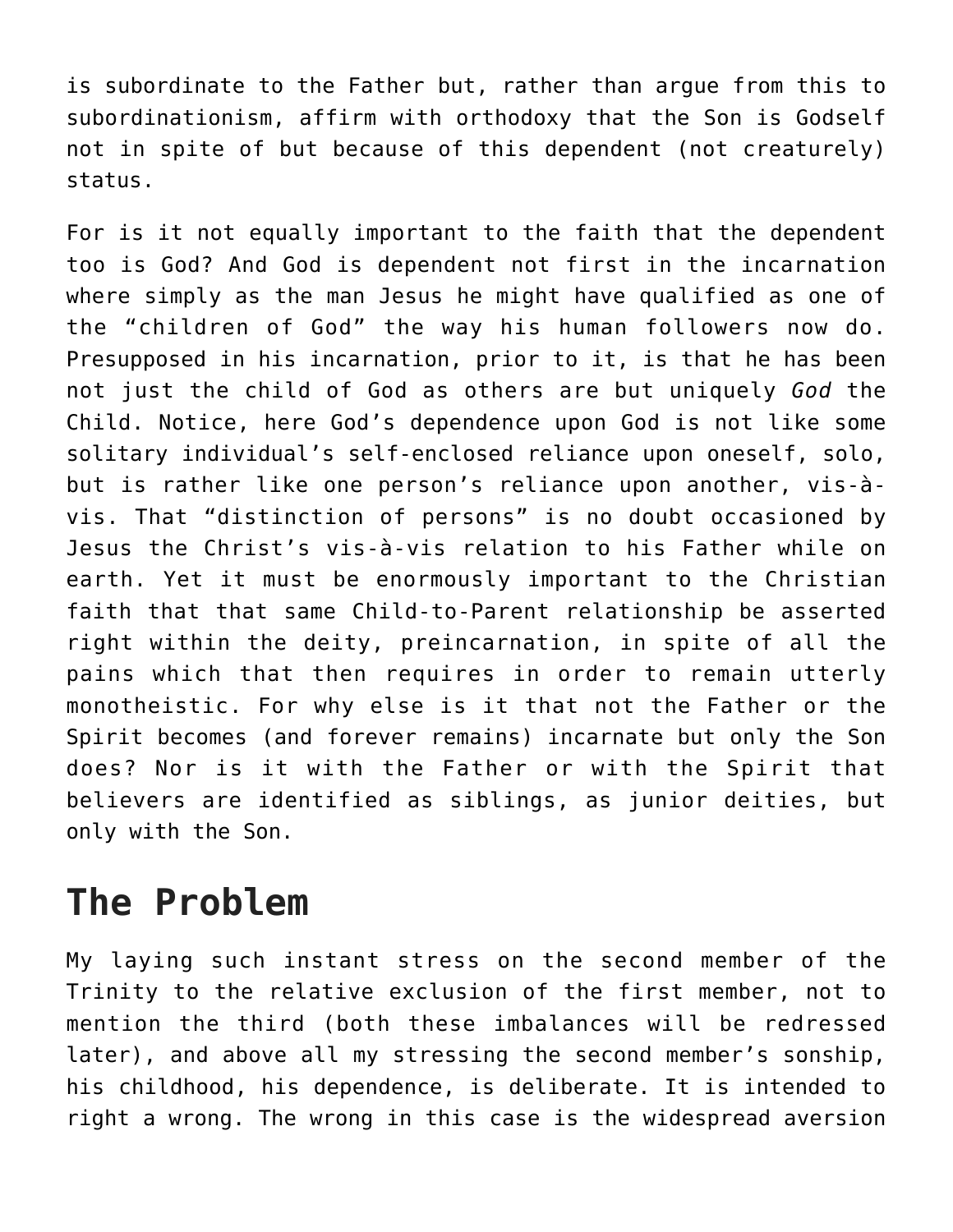to conceiving of dependence as divine. Conversely, it is the widespread fixation upon deity exclusively as autonomy or sovereignty—always loving, of course, maybe even vulnerably loving, yet finally underived, unbeholden, unsubmissive, unaccountable, and in that respect unlike us. Joan Chamberlain Engelsmann faults what she calls "Philo's law of preeminence": "Anything feminine cannot be divine and anything divine must be masculine." Another, at least as sinister "preem- inence" which usually goes unnoticed altogether is that anything filial cannot be divine and anything divine must be parental.6

We are all aware of the natural antitrinitarian prejudice, even among trinitarians, that of the three "persons" it is only the Father who is properly God, or the slightly more sophisticated prejudice which does not really need three "persons" at all so long as one, parental God manages to create, redeem, and sanctify. My present concern, however, is not only with the transparent modalism in this prejudice but with its antipathy to God's being "begotten," an offspring, God's being (so to speak) on the receiving end, as God the Son is and is all the while "very God." Here the question is not, Might God be a mother? but rather (as Nestorius asked in disbelief), Might God *have* a mother—a human one, at that—as we do?

This brings to mind the example (though there are others equally current) of the present debate about gender in God-talk. Specifically, notice the preoccupation with God the Parent, whether as "Father" or "Mother" or both. Often the controversy over God as "Father," which by itself is wholesome and long overdue, conceals an underlying consensus among the most diverse antagonists which is not wholesome, and that is their at least tacit assumption that nothing so defines deity as does its parent-like power, the power to be depended upon or, more invidiously, the power to command respect and to obligate and ingratiate. Given that narrow prejudgment about what is most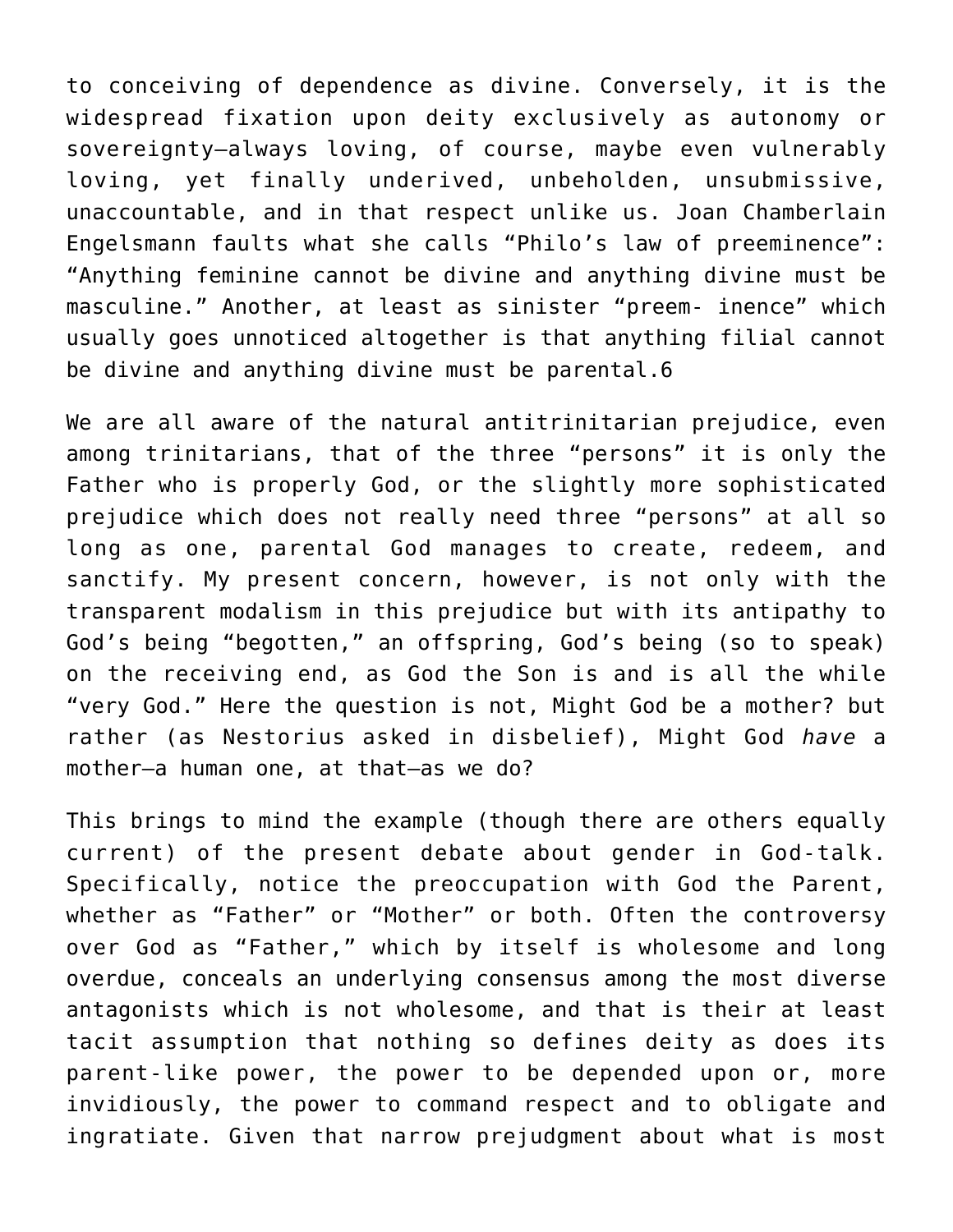godlike about God, theological energies are then spent over whether divine power so exclusively conceived is more paternal or maternal, more muscular or nurturing, but of course both, all the while reinforcing the theistic though unchristian assumption that all that counts is that God is parental.

Once that parentalist preclusiveness is allowed to exhaust the divine dignity it is no wonder that patriarchalists cling to paternal designations of God and that feminists (including myself) contest their monopoly. The danger is that both camps might proceed from the same parentalist myopia. The impression sometimes given is that it is the first member of the Trinity, the one on whom everything depends, who alone holds the key to world control, and so the naming of that first "person" must reflect also the politica1 aspirations of human beings who seek to retain or to wrest control. Nothing so vividly illustrates that ideology as does patriarchalism. The feminist protest will have to be free enough not to fall into the same trap, thus internalizing the oppressor. I am not proposing that the time has come for children to organize themselves into theological finalists, though they might have a point. But no need, the Trinity has anticipated that point.

### **A Bad Name**

Amid the concern over the naming of God the Father, what may easily be overlooked is that it is no less the Son who has gotten a bad name, and not only because of that name's maleness but especially because of its childness. Sons, like daughters, are derivative, dependents and it is dependence that has gotten a bad name. Maybe patriarchalism is to be blamed for that casualty, too, though I doubt that is the whole of it. And though theological feminism may not be the rescue operation that promises to rediscover the gospel's liberated, creative sort of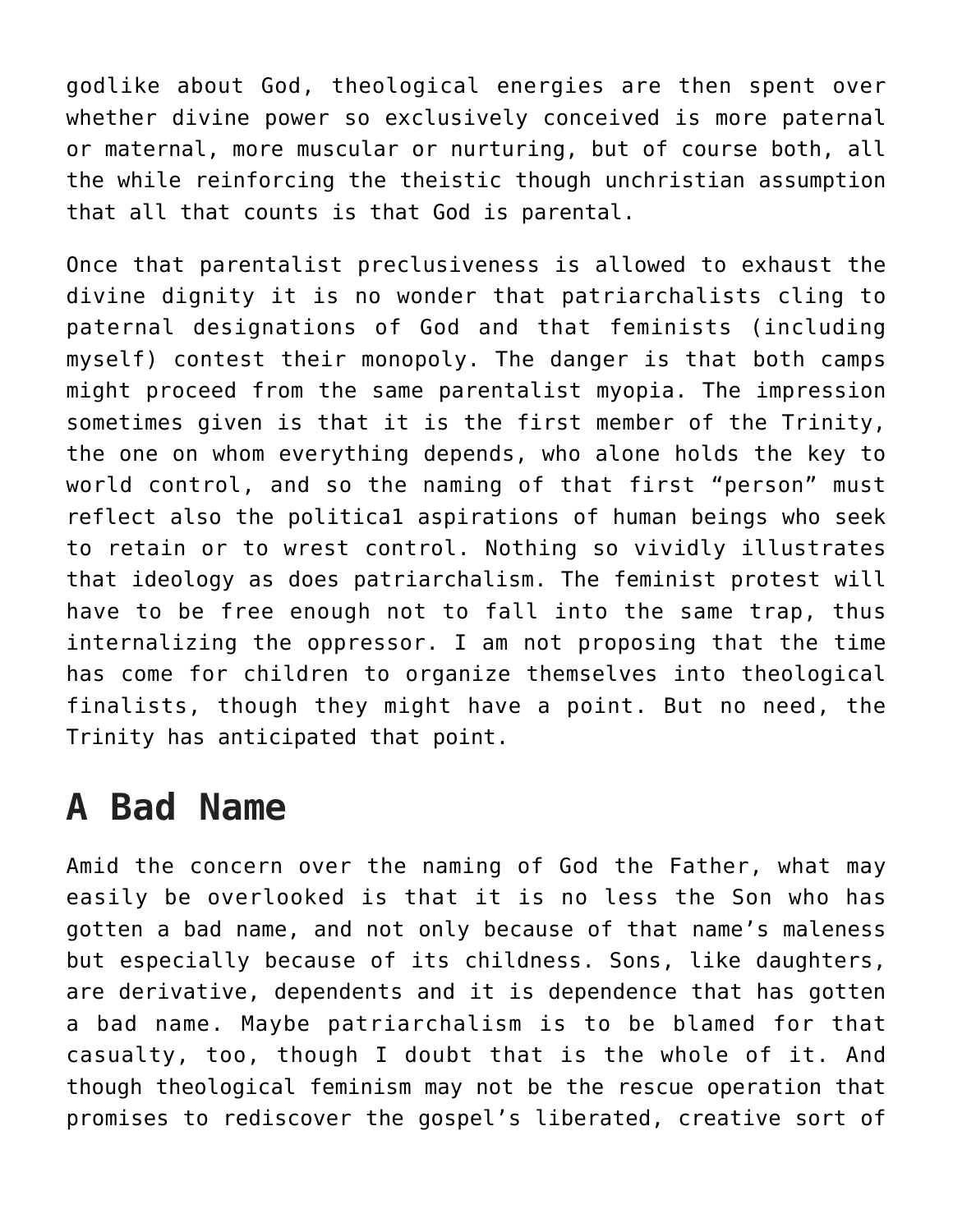dependence—but then again maybe it is—it has, I believe, along with other versions of liberationism exposed how cruelly dependence can be demonized. That discovery has advanced the whole question of theological naming, beyond metaphysical questions about finite names for infinite realities to the moral-spiritual question of names that enslave. But if as a result dependence is now thought to be unimaginable as anything except servility, the mere reflex of hierarchy, then it is doomed to be stuck with the bad name it has. And so, however subtly, is God the dependent Child, and with that the Trinity altogether.

The bitter connotation that dependence has acquired goes a long way toward explaining our resistance to acknowledging dependence in God. Today more people in the world than not are being pauperized and infantilized as a matter of course, at times to the point of mass starvation and genocide and everywhere to the bereaving of their right to be held accountable for their own history before God. In their case, dependency becomes debasement whether because of their race or age or gender or the disadvantaged position of their nation in the world economy or, if they are fortunate enough to have employment, because of their servile status in a bureaucratic workplace. Further dependencies upon drugs or cheap sex or juvenile pop cultures or armament are only the grosser symptoms of seismic, systemic dependencies made all the more loathsome by a civilization that out of the other side of its mouth pays lip service to initiative and responsibility taking.

It is all too understandable, therefore, that Christian references to God the Son as the supreme dependent would be met with cynicism. Who wouldn't suspect that theological ploy as the ultimate ideological manipulation of a human race already being reduced by itself to massive childishness? But this otherwise warranted suspicion harbors also a monumental self-deception. It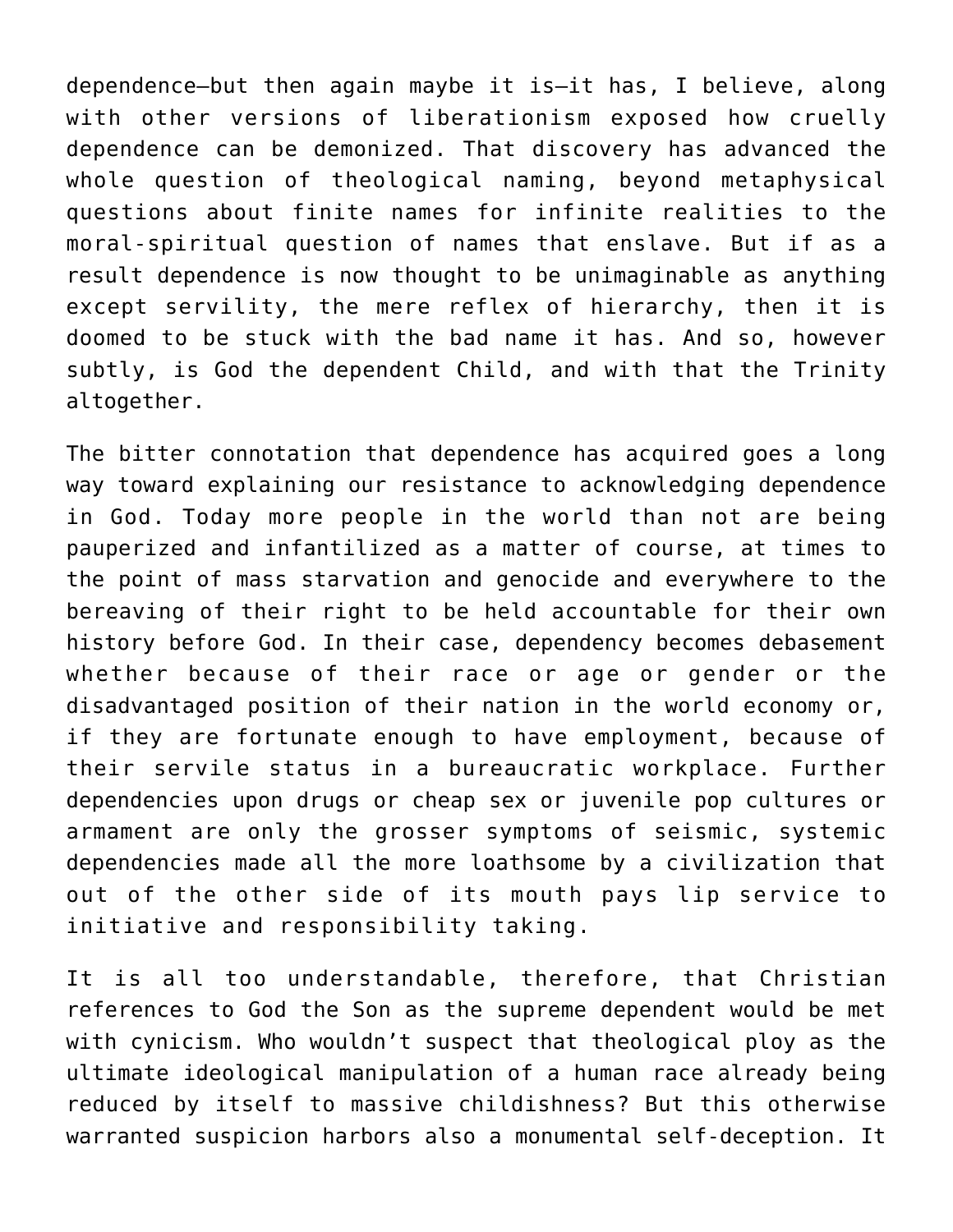provides human beings with an alibi for evading their profoundest, perhaps congenital objection to being dependent. And what is that? Is it pride, *hybris, superbia*? Not necessarily.7 It may be fear, fear of depending. Or it may be that no one is ever good enough at depending, or free enough, to enjoy it. Whatever. In the process what is roundly lost sight of is the magnificent alternative of a whole new dependence which befits not only the liberated creature but "very God." Meanwhile the name that historically occasioned the naming of the Trinity, that is, "Son" or "Child" as a name for God, is resisted even by Christians who might have been counted on to reinstate it. Whether or not the name needs recoining, it surely needs hallowing.

## **A Bad Question**

Nevertheless, the question, at least from the "culture" side of the correlation, persists: Who needs a Child-God who depends, when the supervening need seems rather to be for a God who can be depended upon, whom we can trust to be dependable without being exploitative and arbitrary? Some such culturally based question seems to be presupposed even in the Christian "answers" which from the other side of the correlation have been forthcoming from the theological establishment.8 In a moment we shall cite as samples the answers from theological liberalism but also from liberalism's presumed antithesis, Barthianism, which at least in their reserve about God the Child are not all that different from each other, and not different enough from the question of their culture to cross-examine it. But first let us note this weakness in the question itself: it underasks.

The question, Who needs a Child-God who depends? underasks not only because it makes God look like a Feuerbachian projection of human need (which "God" so often is) but prior to that, because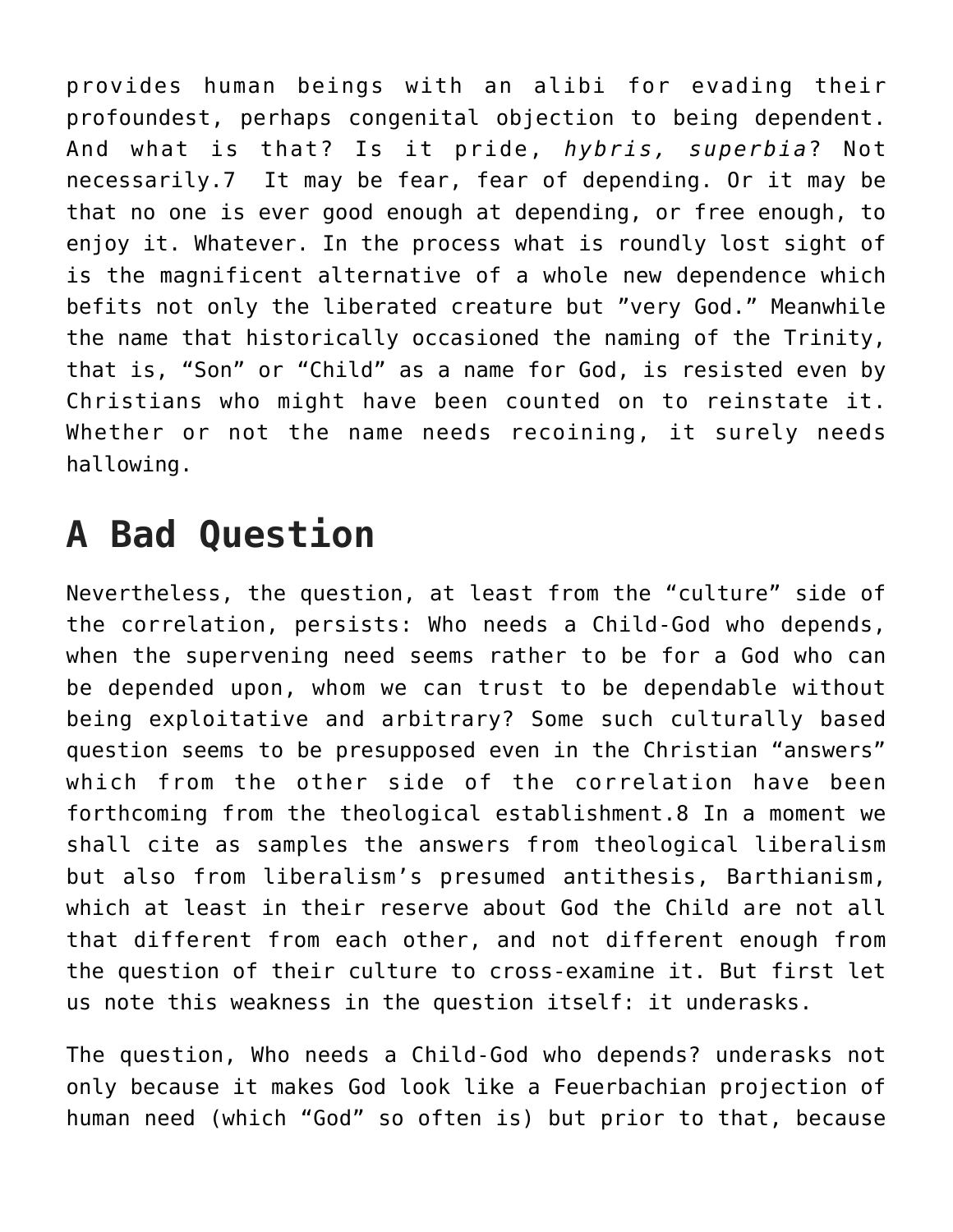it seriously underestimates human need. The question suggests that our need of God and of God-talk, including the Trinity, is predominantly a moral need, as if the members of the Trinity are revealed to be interrelated as they are chiefly to enable us to live likewise—trinitarianly, mutually— with one another. That would already be a moralistic reduction not only of the Trinity but of the human plight. But worse, with only that much need of the Trinity, namely, as an inspiration for human communitarianism, the Christian faith loses any compelling reason as to why the "persons" should be related to each other as just parent and child— rather than, say, as lovers or siblings or comrades. Still that was the question to begin with. Is a Child-God necessary?9

It is not that the Trinity has no implications for Christian ethos. It does, but not by way of a directly imitable analogy between God and us, and surely not without first providing us with what is otherwise unavailable in this old dependence-averse creation, namely, a whole new substitute order of dependence, transformed and free and effectual, unique with the divine Dependent in Jesus the Christ. Having said that, we must still heed the reminder by a Jurgen Moltmann and the whole Augustinian tradition before him that the triune God is internally a "dynamic community" with lively external consequence for human relations as well.10 Concede the objection that the New Testament nowhere identifies the Holy Spirit with the *mutuus amor* between Father and Son or that it is reactionary to attribute the divine "begetting" to the Father's need of love. It is still true, as Barbara Brown Zikmund notes, that in trinitarian theology "relationship is fundamental to God and that community is the foundation of God's interaction with the world.

On the other hand, Brown Zikmund's statements that "the doctrine of the Trinity sets forth a radical ethic of justice and care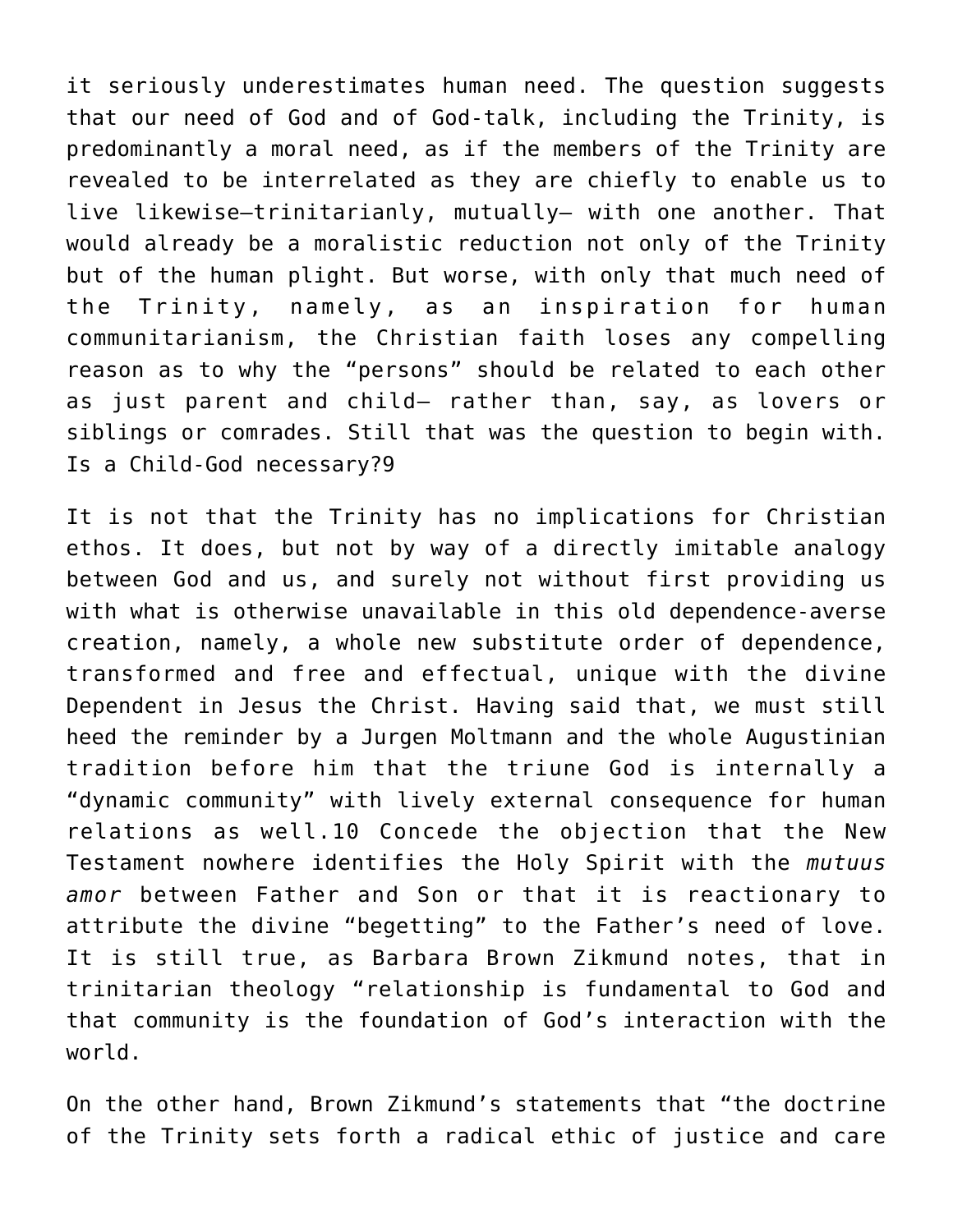very similar to the ethic that psychologists see within women's lives" and that, thanks to the Trinity, "we are able to live *with*—not just fall down before–our God"12 may suffer not so much from untruth as from too limited a view of the options. The option that for now seems most wastefully overlooked is the one that addresses a still deeper need, the need for a dependence that not only is not "subjection" to patriarchal "privilege" (far from it) but also is far more basic than mutual, bilateral dependence within community. The sorest need is for that singular dependence of the divine Child upon the Parent, so powerful in its effect that in the process the Parent, indeed the whole Trinity, takes on a new identity and new associations. To ask for less God than that—but now the Christian answer is obviously shaping the question—not only risks moralism but risks underasking.

## **Theology's "Self-Revealing" Parent**

For that matter, the above question, implying the need of God the Parent but not God the Child, might still assume a more than moral need, namely, the need for a prior, viable relation with God. Yet the question still implies by its diminishing of God the Son a merely revelationist diagnosis, one that needs only a parent God who is sufficiently revealing. That weakness appears, for instance, in theological liberalism.13 Our most pressing need, the revelationist assumes, is for a "self-revelation" from God to which, so the expression goes, we can "relate." As for the relating, which is up to us—faith, absolute dependence, filial hope—that is assumed to be forthcoming so long as the parenting God upholds the initial end of the bargain by being presented, "revealed" winsomely enough—for instance, as maternally tender and caring or for that matter as paternally firm and steady and so on. The rest, our filial response, will then presumably follow, by no means perfectly of course but as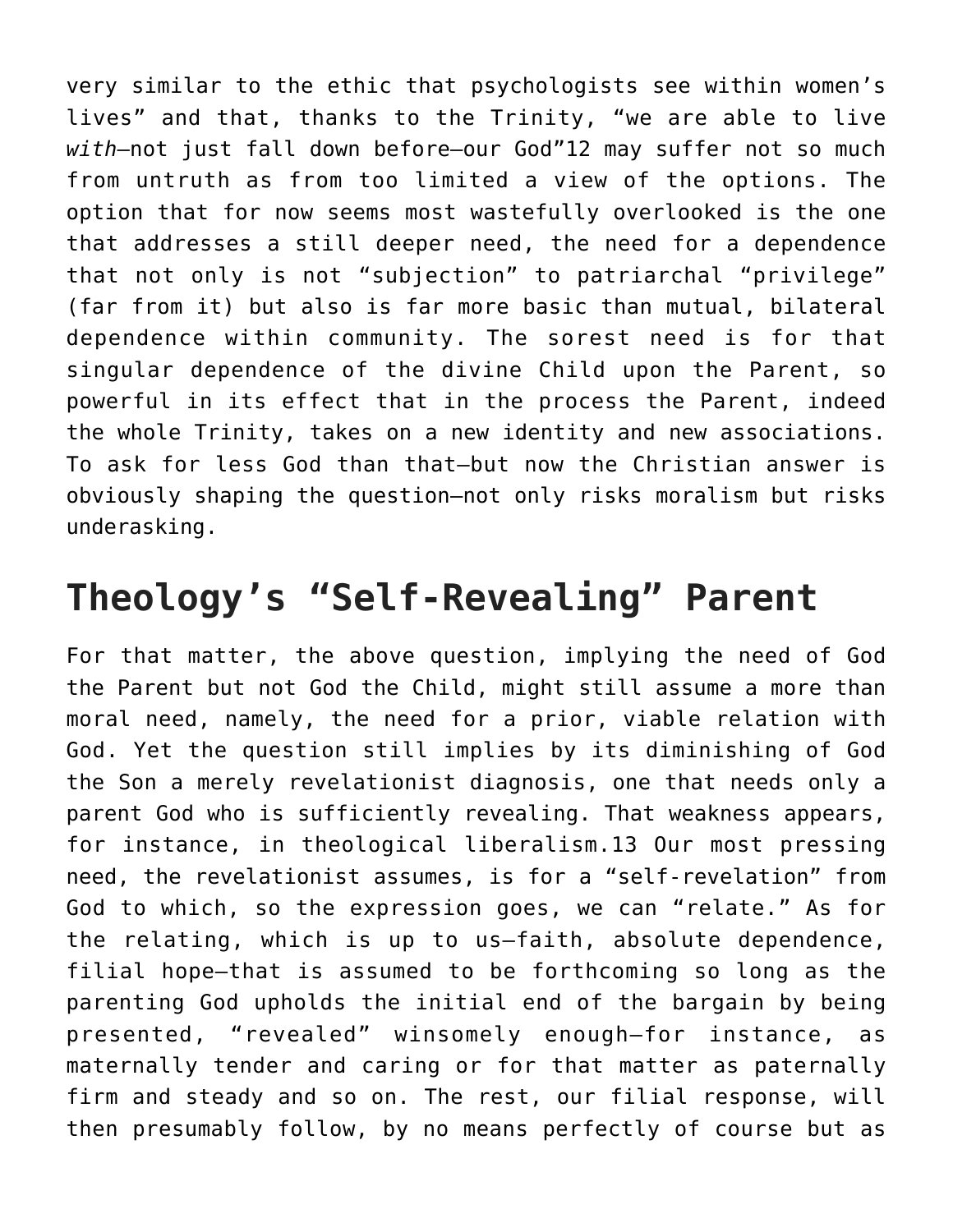well as might be expected.

The point is that what is expected of us in that case as dependents is not all that much, in any case nothing nearly so much as was expected of the biblical-credal Son. For instance, his dependence upon his Father's "begetting" had to survive his very separation from the Father, which he incurred in the first place only because he had obeyed the Father. The old liberal brand of revelationism I am faulting, for all its adherence to Schleiermacher's "absolute dependence," scarcely expects people to be that absolutely dependent, as mortifyingly and surpassingly dependent as the Son is. Nor failing such dependence, are we led to expect the Son to be the dependent *for* us, *pro nobis*. But neither is the Son's dependence, whether in our behalf or not, expected to make all that much difference to the identity of God or to God's future.

In theological liberalism, about all that is required of the Son is that by his own filial trust he point us to the God he trusted, the God revealed to be trustworthy of him and by extension of us. And all that is required of us is that by this Jesus-trusted "revelation," by the "disclosive" power of his sonship, we in turn might be "empowered" to emulate his dependence—more and more, perhaps, but more likely, more or less. As often as not, in such accounts, we may have to settle for no more dependence than what Shubert Ogden and David Tracy call "basic beliefs" or for what Santayana called "animal faith."14 Yet if that minimal dependence suffices to characterize children of God, then there truly does seem to be no life-or-death need for childhood to be godlike, less yet for God to be a child. Thus even the liberal theological establishment, to which we owe so much for its attention to faith (the human analogue of divine dependence) and for its ear to the "culture," is apt to tilt the "correlation" toward this culture's low esteem of dependence and toward a parentalist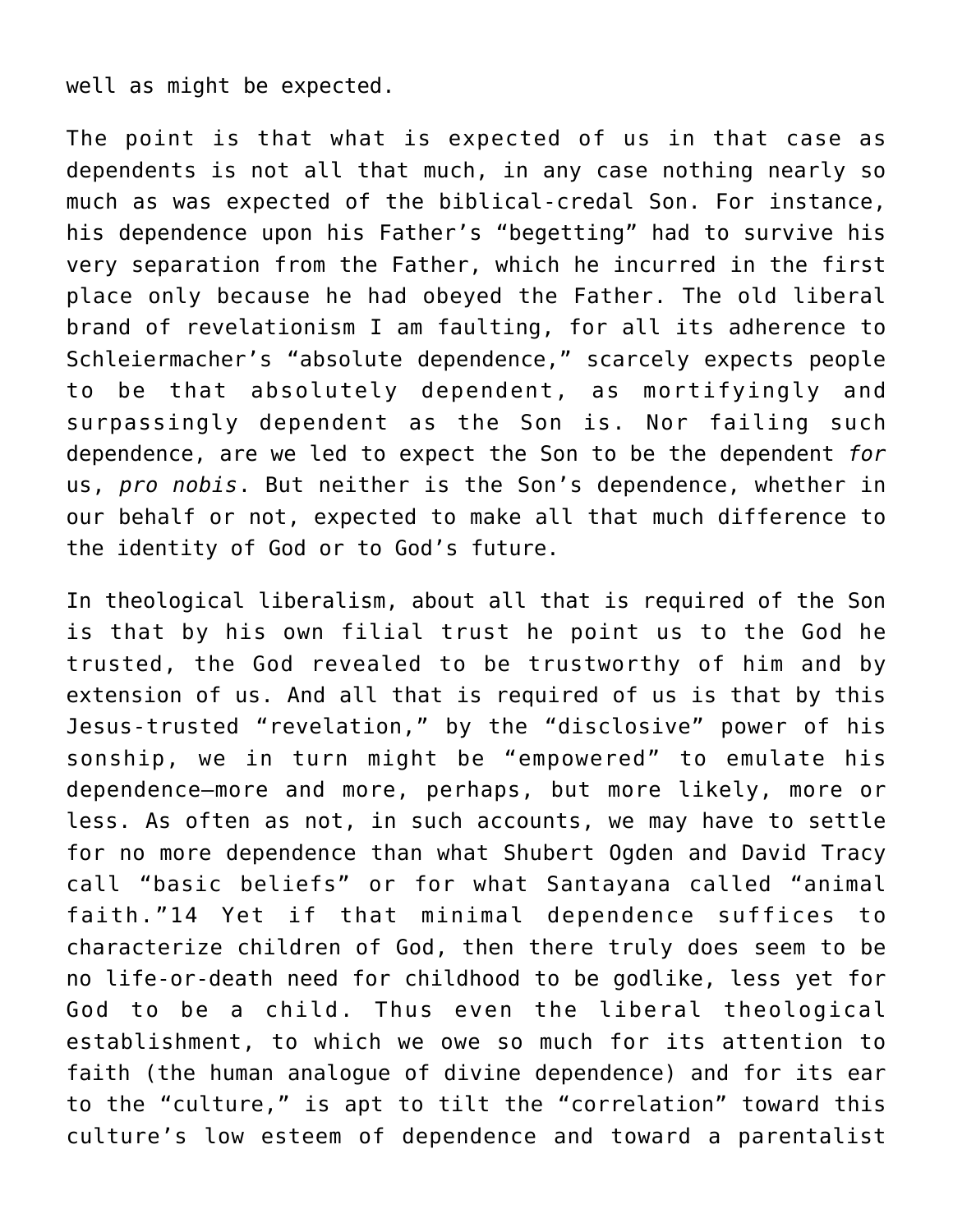#### revelationism.

True, there may be other, more christologically ambitious versions of revelationism than liberalism has traditionally produced. Notably among the Barthians, revelationism has accommodated a Son who at first does seem to do more than reveal a divine fatherliness to our more or less filial responses. With Karl Barth, in fact, the whole Nicene Christology is reactivated. Even so, revelationism is what wins out. In the end, the Son's magnificent dependence is for Barth's God not all that decisive, except as a vehicle for "objectifying" to us the self-revealing divine Subject, the Father, or for "actualizing" among us what for the Father was already the case anyway in his eternal decree of election. God is but "fulfilling His will upon earth as in the eternal decree which precedes everything temporal it is already fulfilled in heaven." Not that the Son is not God; long before he becomes the incarnate object for our knowing he is the eternal Object to the Father. And not that the Son is not dependent; as Object of the Father's self-knowing and self-love he depends on the Fathers "positing" him.15

However, the effect upon God of the Son's dependence, Barthianism loses: that the Son, precisely as the faithful dependent, all the way to the cross, in turn affects and redefines the very Subject who "begets" him. That God's Dependent, by his very depending, alters the subsequent biography of God, Spirit as well as Father, Barthianism resists. Barth does speak of God's *Menschlichkeit*, humaneness, but only in a way that has always characterized God, all three persons of the Trinity, even before the incarnation. But that God should, as a result of the incarnation, in response to the Child-God'sincursion into our kind of dependency, now and forever possess *Menschheit*, human being, within the Trinity itself—that violates Barth's "irreversible sequence."16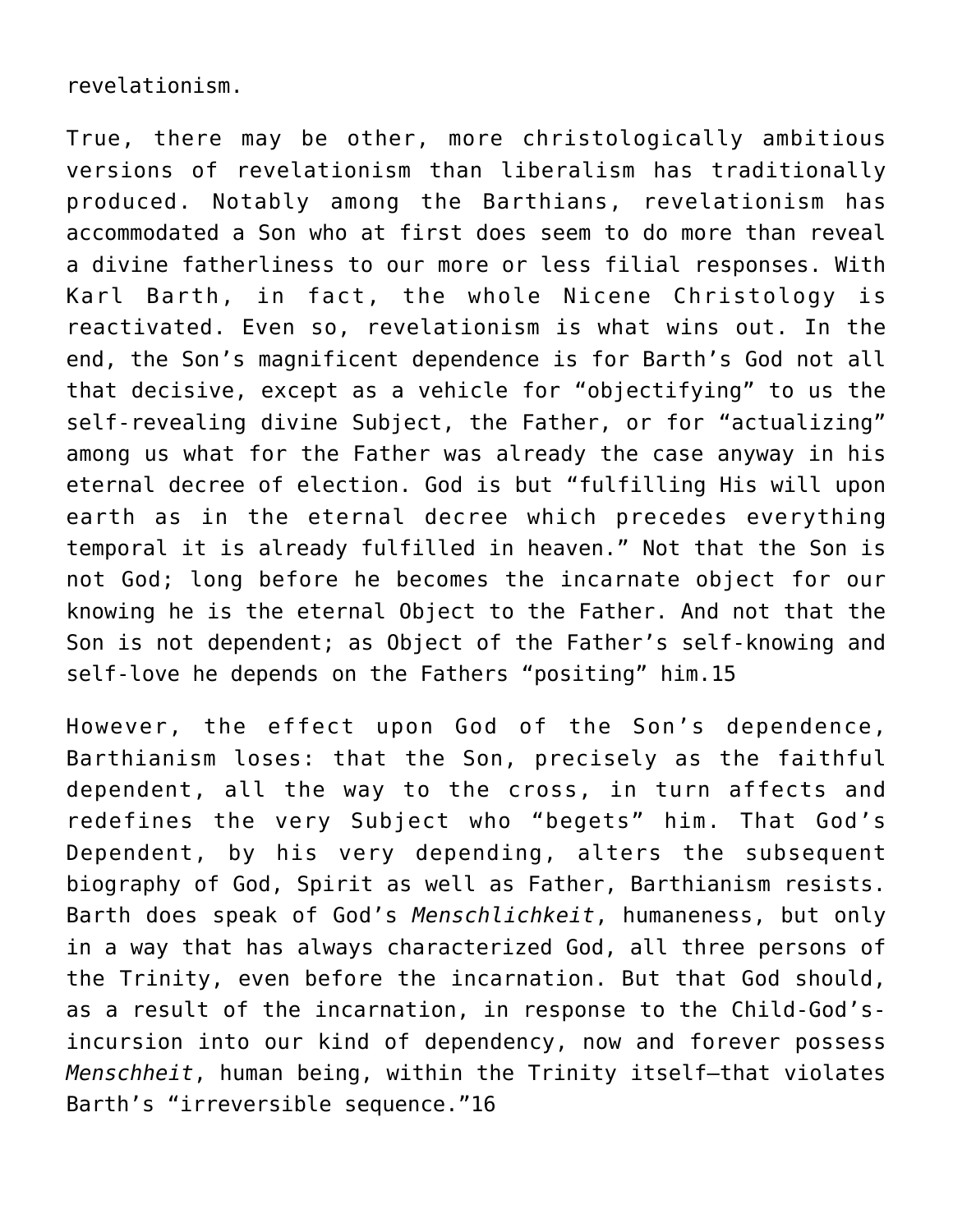As for our own dependence as believers, any effort to celebrate the children's faith, paltry as that admittedly is, by such exuberant formulae as *sola fide* encounters in Barthianism a profound reluctance. The fear apparently is that such attention to what the children are doing as children might detract from the sheer gratuitousness of the divine prevenience, and might even reawaken the atheistic anthropocentrism of Ludwig Feuerbach. In Barth's picture of the atonement it is true that the Son altogether intervenes in our behalf, displacing altogether ("overruling") our halfhearted dependence on the Father by his own perfect dependence. Yet the odd conclusion drawn from this intervention is that any subsequent response to all this on our part as believers or as unbelievers, dependents or nondependents, is virtually obviated as unessential to the transaction. At least for now it is, during this pre-Parousia history.17

Still, contra Barth, isn't it now exactly when a redeemed dependence on the part of the orphans, their "justifying faith," needs most to be dignified by being told, "O woman, great is your faith" or "Your faith has saved you"? To be sure, that does sound as though dependence, even in its human form called faith, is being deified. And that, for Barth, transgresses "the eschatological limit."18 So once again, just as in more liberal revelationisms whose Christologies make less cosmic claims, Barthianism too is inclined to undervalue the depending that God's children do, without which the divine Child's depending eludes them.

## **Orthodoxy's God the Child**

Now, it may be that christological and trinitarian dogmas from the early church do not make a point of stressing that the Son is God precisely because of his depending. In fact, they often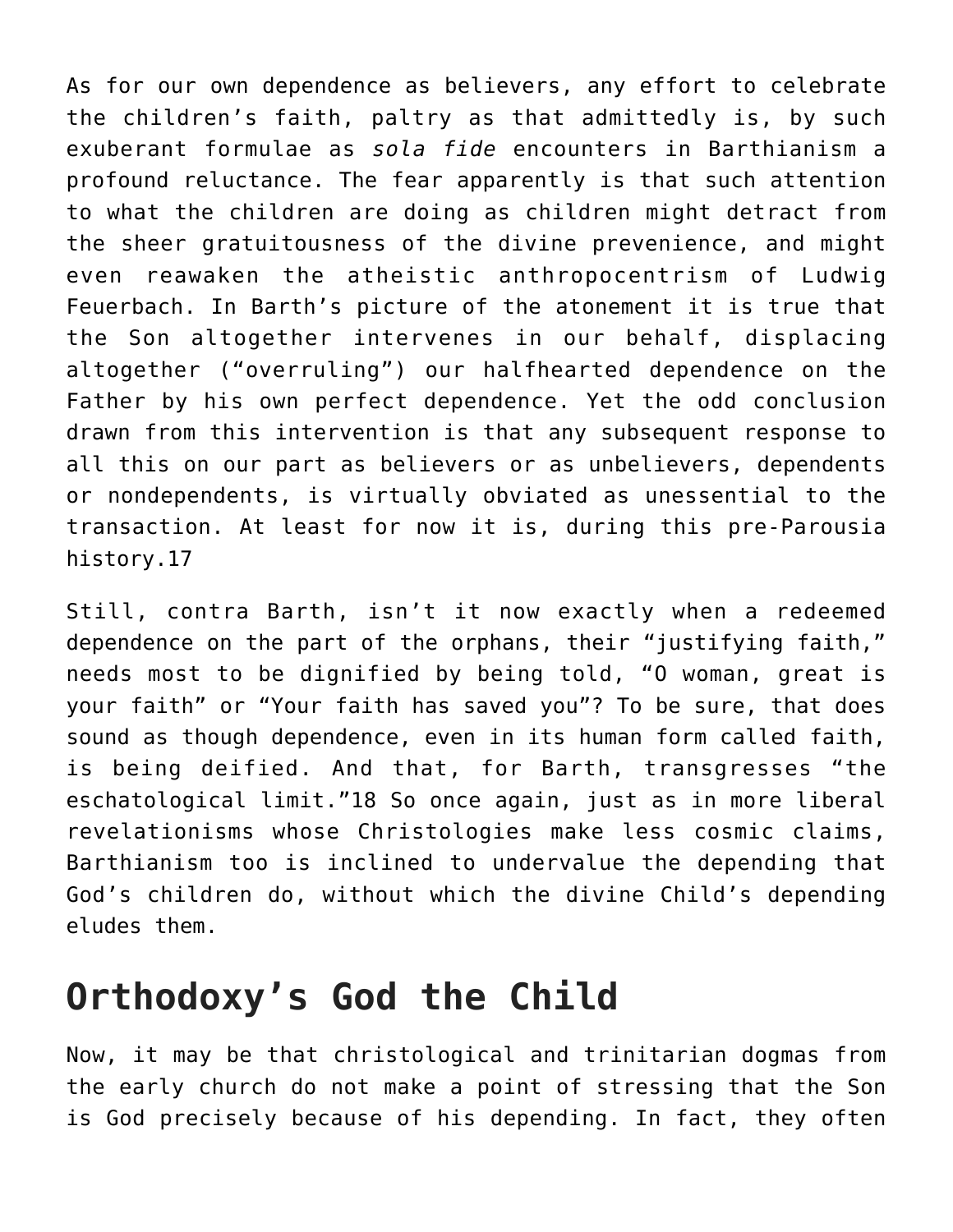seem to suggest that he is God in spite of his dependence. There was, after all, the powerful Arian persuasion to contend with, that because the Son is said to be "begotten" (*genneethenta*) he is by definition not God, certainly not "the only true God" of John 17:3, who by contrast is the "unoriginate source" (*agenneetos archee*) of all reality.19 Up against this well-nigh overwhelming, certainly plausible premise that either God is self-existent or else, if derived, must then be a creature and not God, the orthodox would have had more than enough to do to maintain the simple contrary, that the Son is God *even though* he is begotten.

## **Nicene Theology**

Isn't it achievement enough that the orthodox finally prevailed in showing that the Son is "begotten not made" (*genneethenta ou poieethenta*) and so, as a direct offspring, is "of one substance (*homoousion*) with the Father"? Thus at least they maximized the Son's begottenness in the interest of demonstrating how he is *like* the Father, hence "true God." So what if in the bargain they had to minimize how his begottenness, his dependence, also rendered him *unlike* the Father? They did have to avoid every hint of subordinationism so as not to play into the hands of the Arians. Indeed, the church might well be grateful that they did not regress to the old alternative, much older than Arius's, of affirming the Savior's deity but denying his prenatal sonship.20 So attractive was the opinion, as now, that God could not be dependent and still be God.

Yet that is not the whole story. It is better than that. Already in their early conflicts with Arianism, but increasingly in subsequent controversy, the orthodox do reflect an interest in locating the Son's deity not only in his likeness with the Father but also in his distinctiveness, that is, in his being an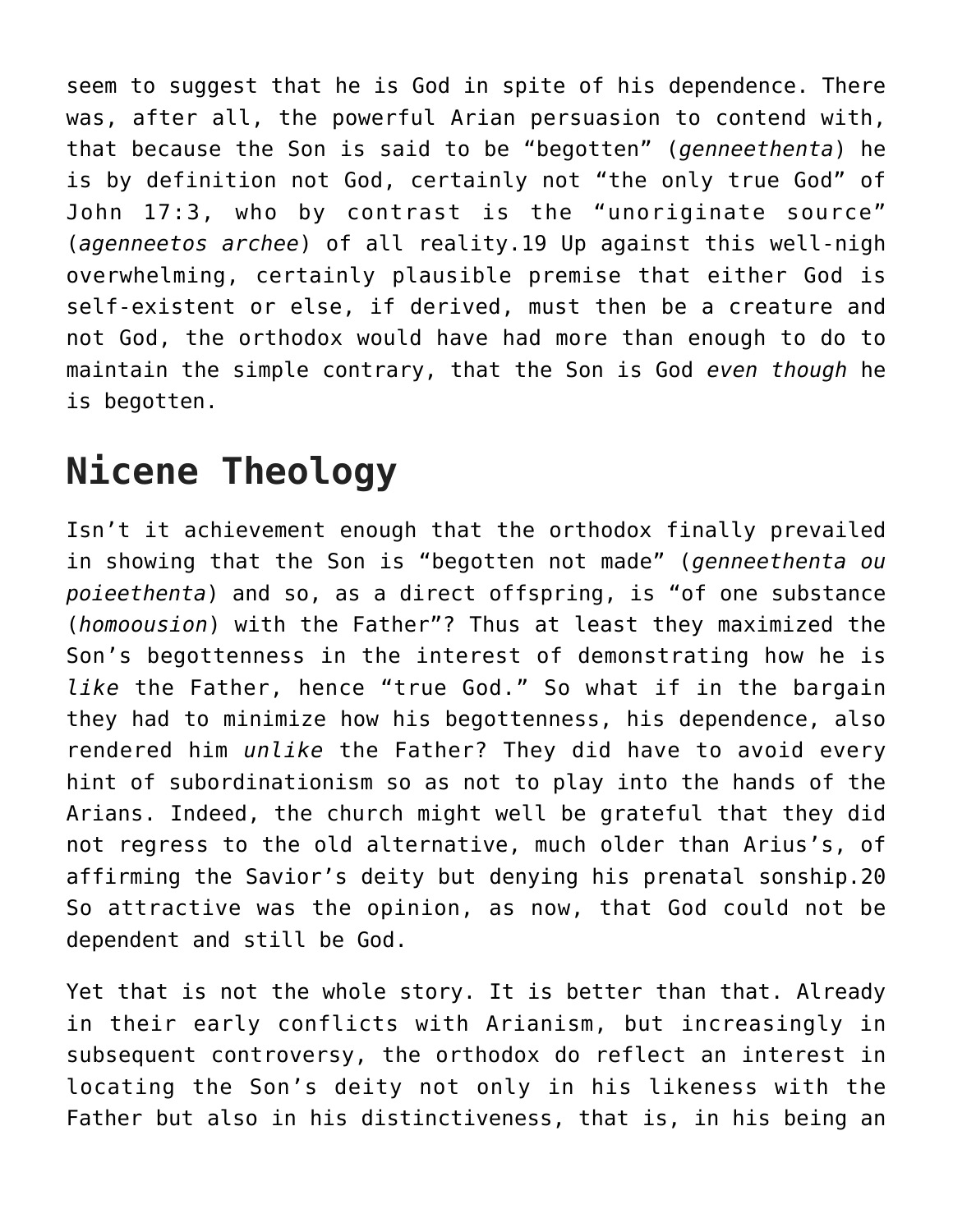offspring and not the begetter–in our terminology, the dependent and not the one depended upon. For instance, Athanasius cites the Arians's criticism: "If . . . the Son is everlasting and coexists with the Father, then you [Athanasius1 are no longer saying that he is the Father's Son but that he is the Father's brother." That might be a plausible objection, Athanasius concedes, if all that the Scriptures said of the Son is that he exists with the Father everlastingly—or even, we might add, if the two were said to be "of the same substance" with *each other*, reciprocally.

However, the *homoousion* is one-directional. The Son is "of one substance with the Father," not the Father of one substance with the Son, reversibly or interchangeably. If the second member, Athanasius retorts, "is the Son—for the Father declares this and the Scriptures shout it out, and 'Son' is nothing other than the begotten from the Father," then the point is made. "The Father is Father and did not become anyone's son; the Son is Son and not a brother."21 But see, then, how this Christian insistence on God's being also a dependent Child exposes in the Arians the same religious prejudice we referred to earlier, namely, that such childhood suffers a "bad name," particularly in naming God. Not that the Arians boggled at the name "Son." "They agree with us," Athanasius notes, "about the name of the Son," if only because of its undeniably biblical warrant. What comes down to the same fallacy, however, they say of this Son that "if he is called *God*. He . . . is called so in name only."22

But even the name "Son," so Athanasius charged, the Arians begrudged, except as a title of commendation conferred upon the incarnate Word only after his becoming human and taking the "form of a slave," as in Phil. 2:7 For, so argued Arius and Eusebius of Nicomedia and their followers, was it not as "a prize for virtue,"' a reward of his humble obedience, that the passage says of Christ, "Wherefore God has highly exalted him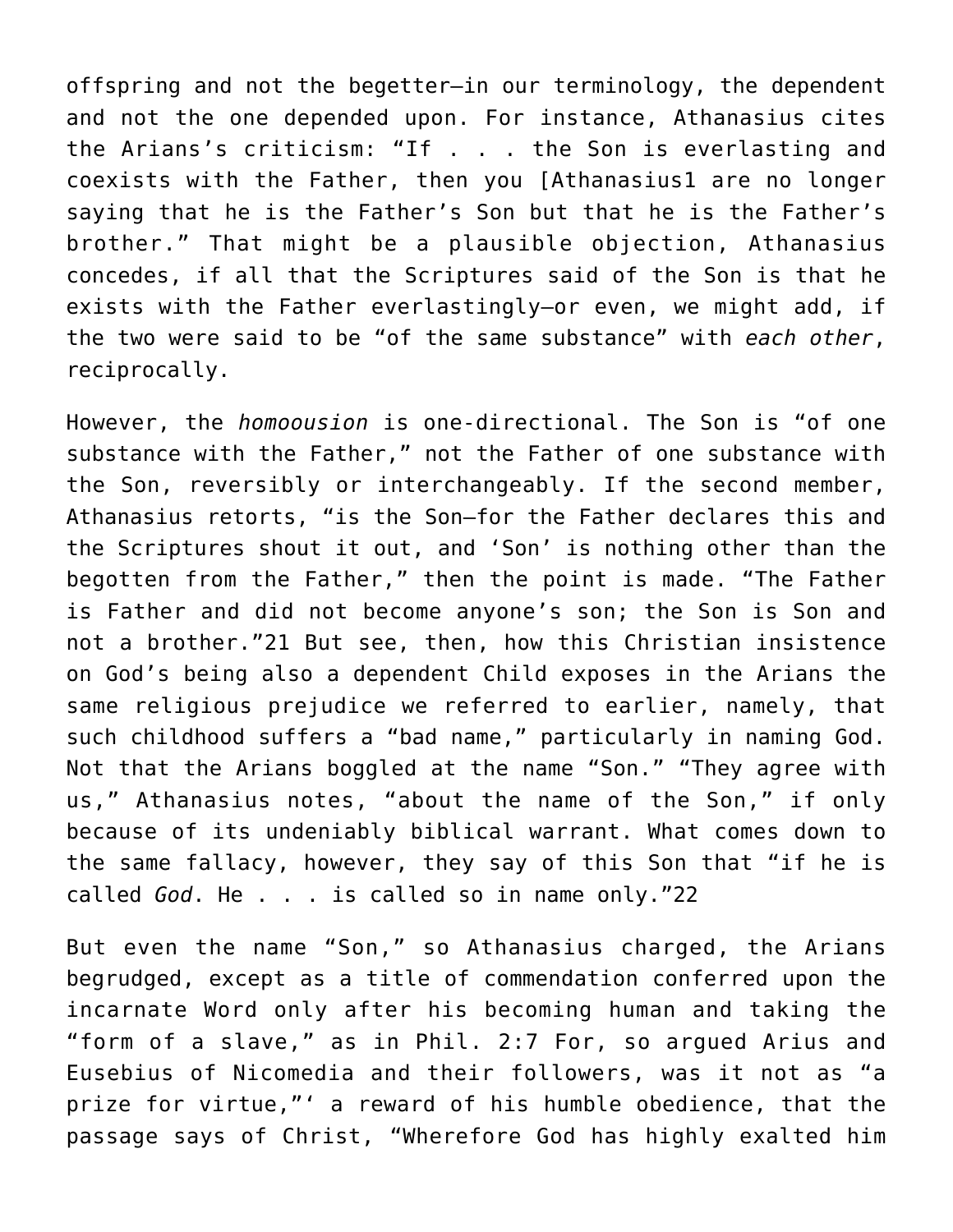and given him a name above every name"? But if so, then it was because of this personal "improvement" of his, not prior to his incarnation and humiliation, that "he was called both Son and God" and therefore "is not a true Son." For a "true offspring" is one only "according to nature," by birth, not "by acquisition."22

It is instructive to note how, in Athanasius's reply to this exegesis of Philippians 2, he does not accede to the Arian assumption that the title "Son" is a reward for or recognition of great humility. On the contrary, there is nothing humbling about being the Son, not even the "Son of man." "He being the Son of God became himself the Son of man," but sonship–childhood, dependence—is the "immutable" constant throughout the plot from self-emptying to exaltation and as such is not the emptying. A child is not a slave. "So much as the Son differs from a slave, so much the ministry of the Son became better than the ministry of slaves." Slaves are those who are not true children. Slaves not only are not independent but also are not truly dependent. Their "adoption would not happen without the true Son."24

If it was not his sonship, his being a dependent child—and perhaps not even his becoming human qua human—which constituted the Son's humiliation, then what did? Answer: his becoming our *kind* of human, enslaved and terminal. That, according to Athanasius, is what Philippians 2 intends by "the form of the slave." The Son for whom it was already sheer glory to be a Son, "humbled himself in taking our humble body [humble because it was "flesh," and "death was in need of this" flesh] and took the form of a slave when he put on the flesh enslaved to sin,"25

Contrary to the Arians, therefore, the Son is subsequently exalted not in his sonship, which needed no such "improvement," but the exaltation is of the humanity. It is said "about the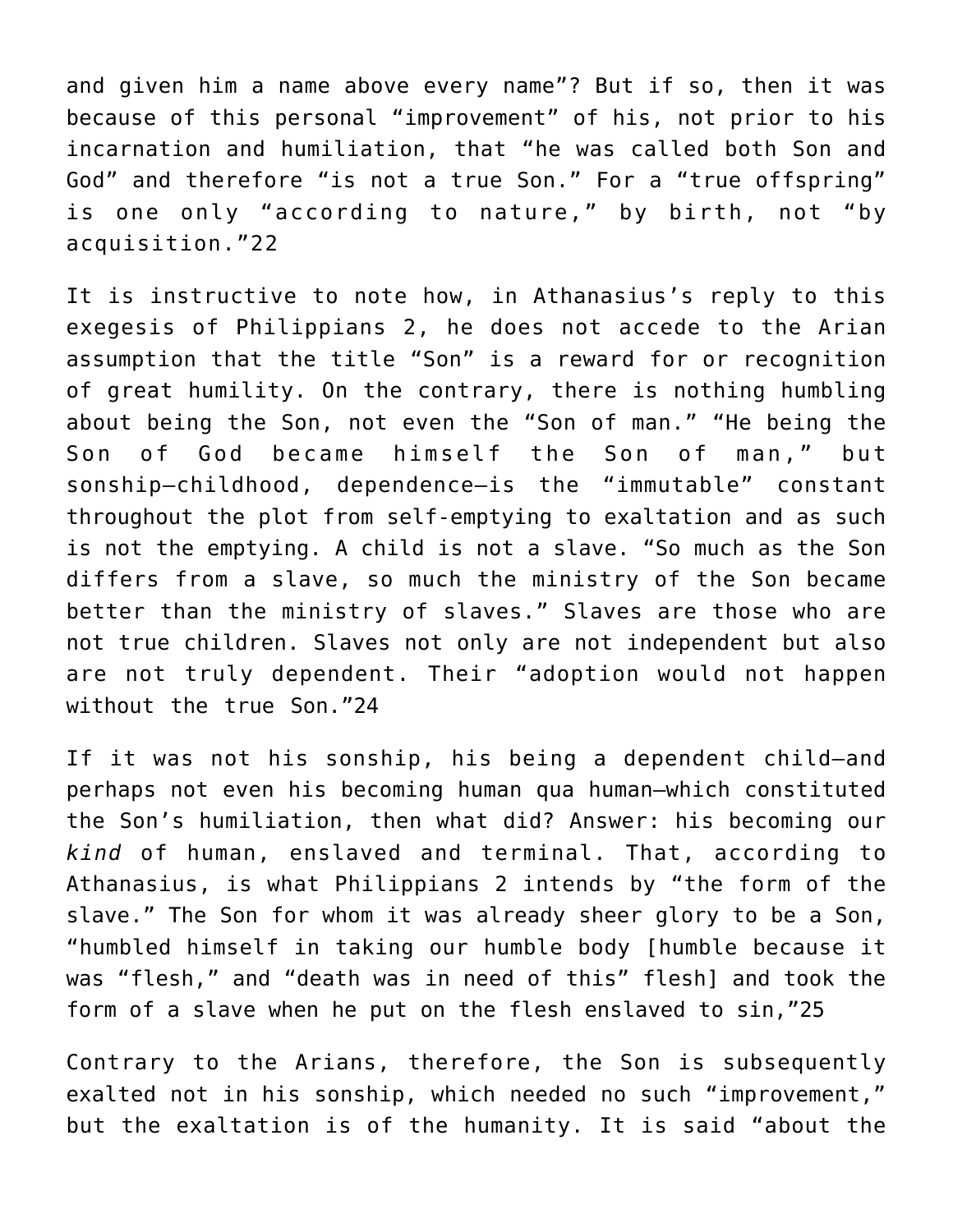human nature." "Therefore humanly, because of the flesh which he bore, it is said about him, 'Lift up the gates' and 'he will come in,' as if a man enters."26 One is reminded of the statement by Luther:

*According to our calendar Jesus the son of Mary is 1543 years old this year. But from the moment that the deity and the humanity were united in one person this man, Mary's son, is and is called the almighty and everlasting God.27*

Similarly, Dorothy L. Sayers said it is only the Christians' God who has a date in history.28 If so, the Trinity, though forever triune, has not been the same since, all as a result of God the Child's very consequential dependence.

For Athanasius, what is good news about this is that the slavish (not filial) flesh which the Son put on is our own, just as it is our own therefore which in him is "sanctified" and "exalted" and "deified." "He deified that which he put on, and more, he offered this to the human race." "In his death we all have died in Christ so that in Christ himself again we may be highly exalted, being raised from the dead and rising into heaven."29

The felicitous continuity between Christ and ourselves consists not only in his being human as we but also prior to his humanity, his being a Child as we too are meant to be. It is of the nature of the Son, being derived, to "receive." (Even as a God who "gives" he gives only "from the Father." But notice, "his Father is [not] the one who became flesh.") That is also our nature, to receive. This is clear from our very bodiliness, for "a body . . . by nature is a receiver of grace."30 In the Son, therefore, we are exalted to true receivers, true bodies, true dependents. Much later, but in the same spirit, the Formula of Concord would exhort Christians to "rejoice constantly that our flesh and blood have in Christ been made to sit so high at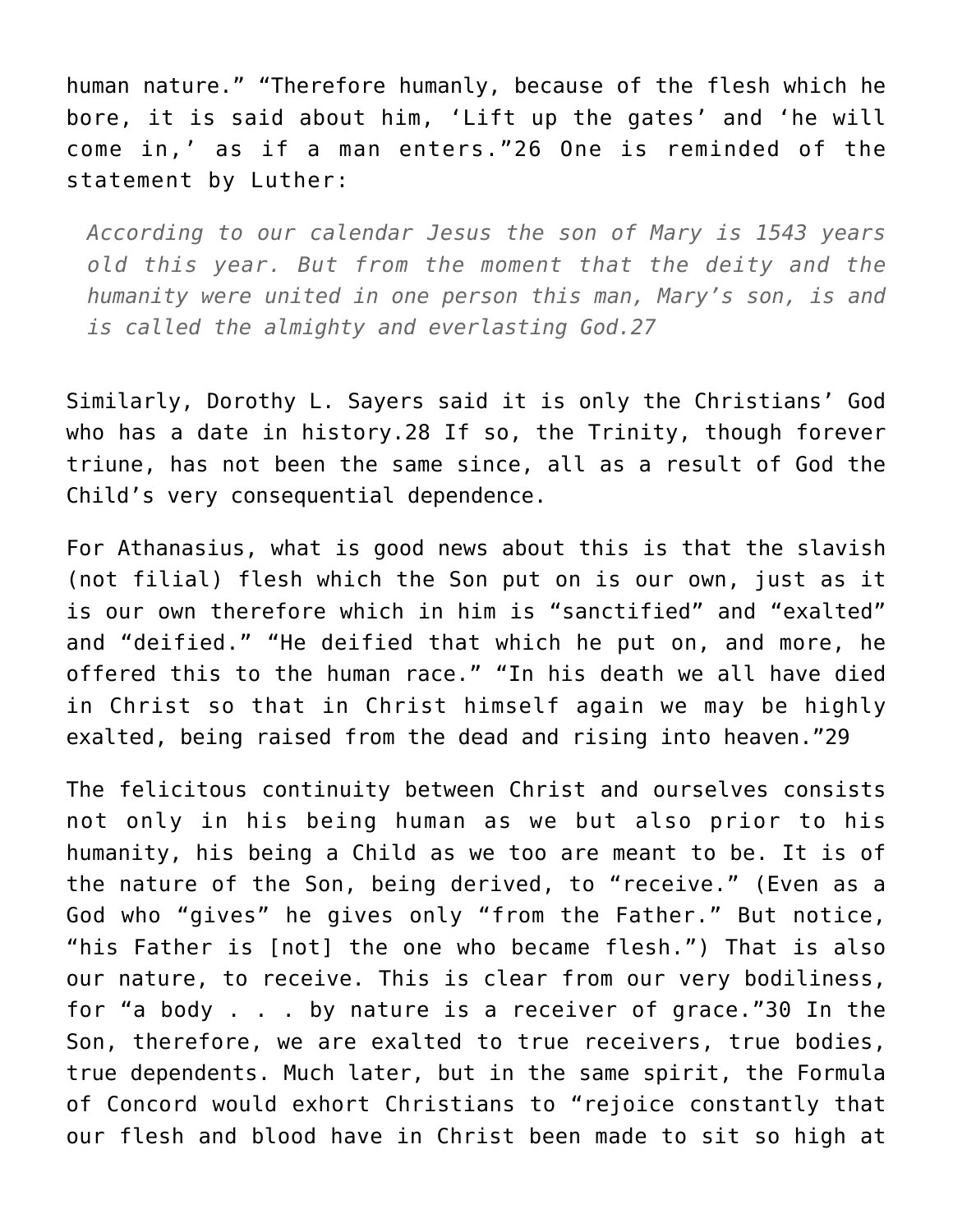the right hand of the majesty and almighty power of God."31

## **Post-Nicene Theology**

The Cappadocians, too, reflect interest not only in the Son's deity but also in the deity's sonship, his childlike dependence *as God*. For that is prerequisite to his subsequent childlike dependence as human being, if he is to "deify" the dependence or childhood of fallen human beings. He, "the one which depends," is even described as "caused." He is the one who is "from the cause" by contrast with God the Parent, who is the "cause." But again, the fact that "the ground of unity [is] the Father, out of whom and towards whom the subsequent persons are reckoned," in no way renders these "subsequent persons," the Son and the Holy Spirit, anything else but God. Being "caused" is as much a divine hypostasis as is the parenting "cause."32

Moreover, these three hypostases are a unity in the way they "cooperate"—close ranks, so to speak, and present a common front—in a "single operation" or "action" (*energeia*) "in every activity which pervades from God to creation." Consider, says Gregory of Nyssa, the divine gift we call life. "Though we presuppose that there are three persons and names, we do not reason that three lives have been given to us—individually one from each of them. It is the same life activated by the Holy Spirit, prepared by the Son, and produced by the Father's will."33 Notice, for our present theme, "prepared by the Son." His very sonship, his filia1 dependence is indispensable to the single action of the Trinity as a whole. In everything that God does to and with and in creation, the divine childhood is prerequisite and is powerfully determinative.

What is more, though Gregory of Nyssa said that it is by the Father that the Son is "caused," the senior Gregory of Nazianzus could go further and locate a "cause" also outside God, namely,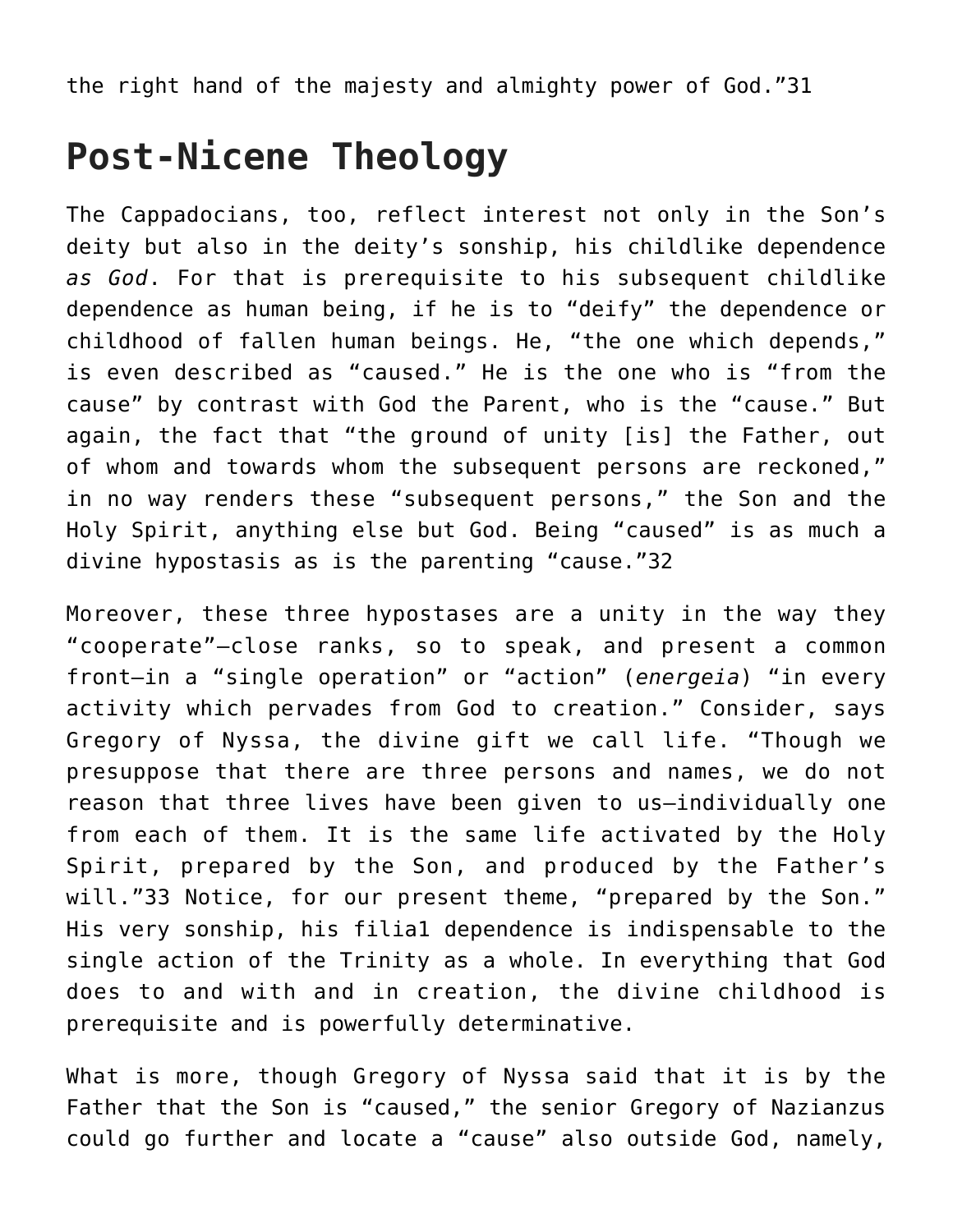in our "salvation." Evidently it is so characteristic of the Son to be "caused"—or as we have been saying, to be dependent—that it comes as no violation of his deity to be conditioned also by this "1ater," human, inner-historical cause. What is "this cause"? Says Gregory to his critics, It is "the salvation of insolent you, you who on this account despised his deity so that he received your materiality." He "became a human being," "so that I might become God as he became man."34

But on closer examination of Gregory's language we note that the One who is "caused" by our salvation seems to be not just the Son but the one "God," Godself. Since our salvation is the unitary action of the one Godhead, therefore what had been the unique circumstance of the Son, namely, being caused, now extends to the Trinity as a whole. Isn't that what Gregory is here implying? "In the beginning he was without cause, for who is the cause of God? But later because of a cause (namely our salvation) he came into existence." Who did? The One who "became a human being," of course, the Son. Yet in his doing so, who else is it but God, whole and entire, who thereby becomes as Gregory says, "the God below"?35 That influential, that Goddefinining is God the Child in his filial achievement.

Are we pressing the words of Gregory of Nazianzus beyond their intention? He does seem to include the above argument among what he, calls "riddles," calculated to silence the 'logicchoppers."36 On the other hand, elsewhere he makes a related point in a way that leaves small doubt about his intention. As the Word became flesh "for the sake of my flesh, and conjoins himself with an intelligent soul for my soul's sake, . . . and in all points, sin excepted, becomes man," what is it that the Word is thereby doing? Answer he "comes to his own image," "cleansing like by like."37 It cannot be much of a stretch to infer that we are the Word's "image" not only by virtue of having "flesh" and "intelligent soul" but also by being, as the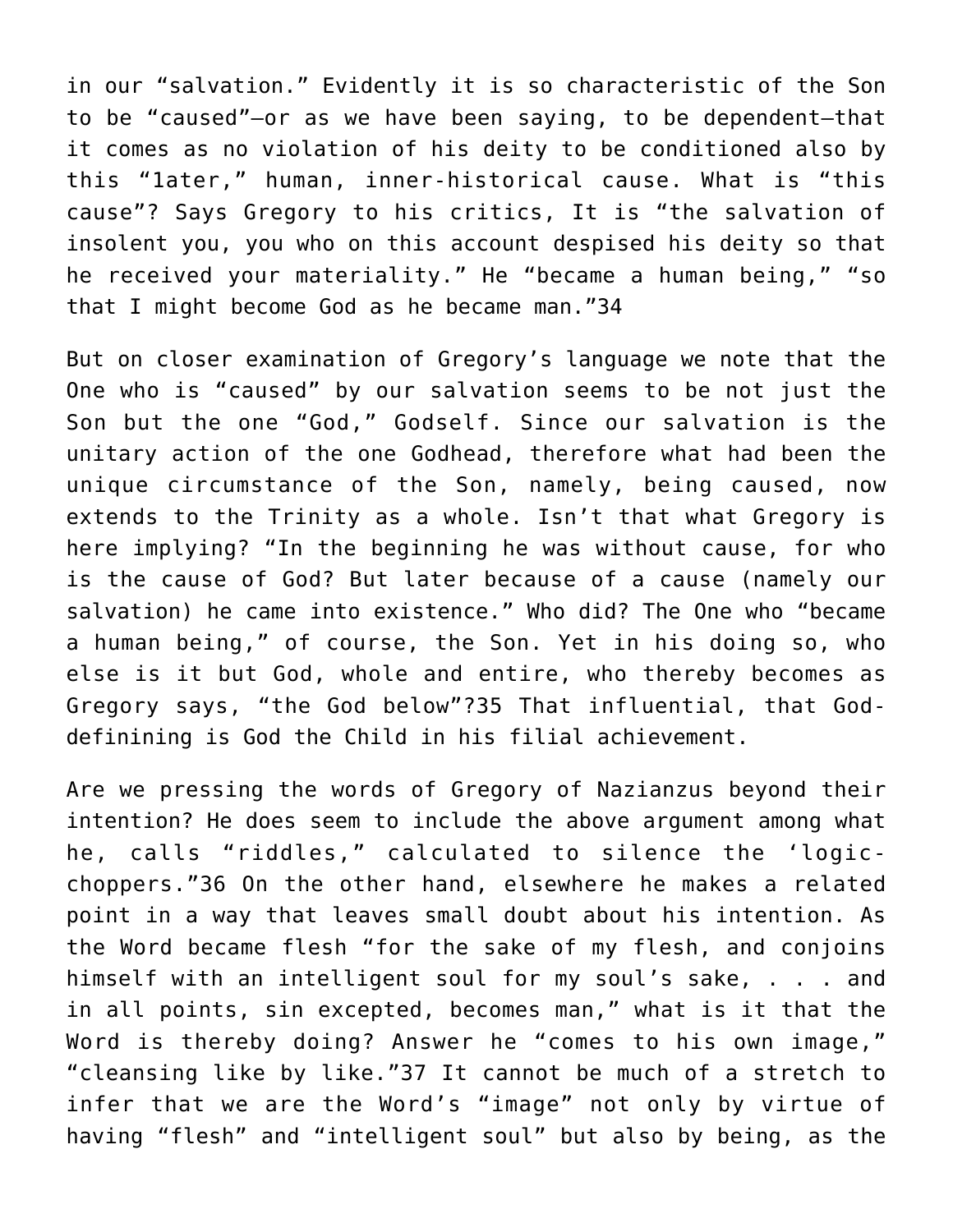Word is, dependent children, though we as "made" and he as "begotten." As God the Child comes to the world's orphans, the would-be children, he "comes to his own image." And as the Word assumes our fallen dependency, he is "cleansing like by like," the "1ike" in this case being God's own childhood analagous to ours. Such an evangelical claim Gregory would hardly begrudge in view of his famous formula, "What has not been assumed cannot be restored; it is what is united with God that is saved."38

Another way in which post-Nicene orthodoxy, after the Cappadocians, asserts the point is in its denying that there are "two sons." Whether or not Nestorius, for instance, actually taught that error, Cyril of Alexandria definitely perceived him to be so inclined. When, as Cyril saw Nestorius doing, we so distinguish within Christ as "to say that on the one hand there is a proper human being who is dignified with the *title* of 'Son,' while on the other hand, there is the proper Logos of God, who possesses by *nature* both the name and the exercise of sonship," then "we fall into the assertion of two Sons." It is not enough, Cyril continues, "to allege that there is a union of persons, for Scripture says not that the Logos united to himself the person of a human being but that he became flesh." The Son of God "became (*egeneto*) a human being and has been designated 'Son of Man'"—"one Son out of two." The unity of his preincarnate childhood with our kind of childhood must be indisoluble, "for us and for our salvation."39

Even in his second letter to Cyril, Nestorius still seems to me to be justifying the former's suspicions. "It is obvious," Nestorius insists, "that the son of David was not the divine Logos." Reference is made to Matt. 22:42-44, in which Jesus asks, "What do you think about the Christ? Whose son is he?" Since as Jesus' critics agree, the Christ is the son of David, Jesus then continues, how could the psalmist David refer to an offspring of his the way he does, as "Lord"? Exactly. The two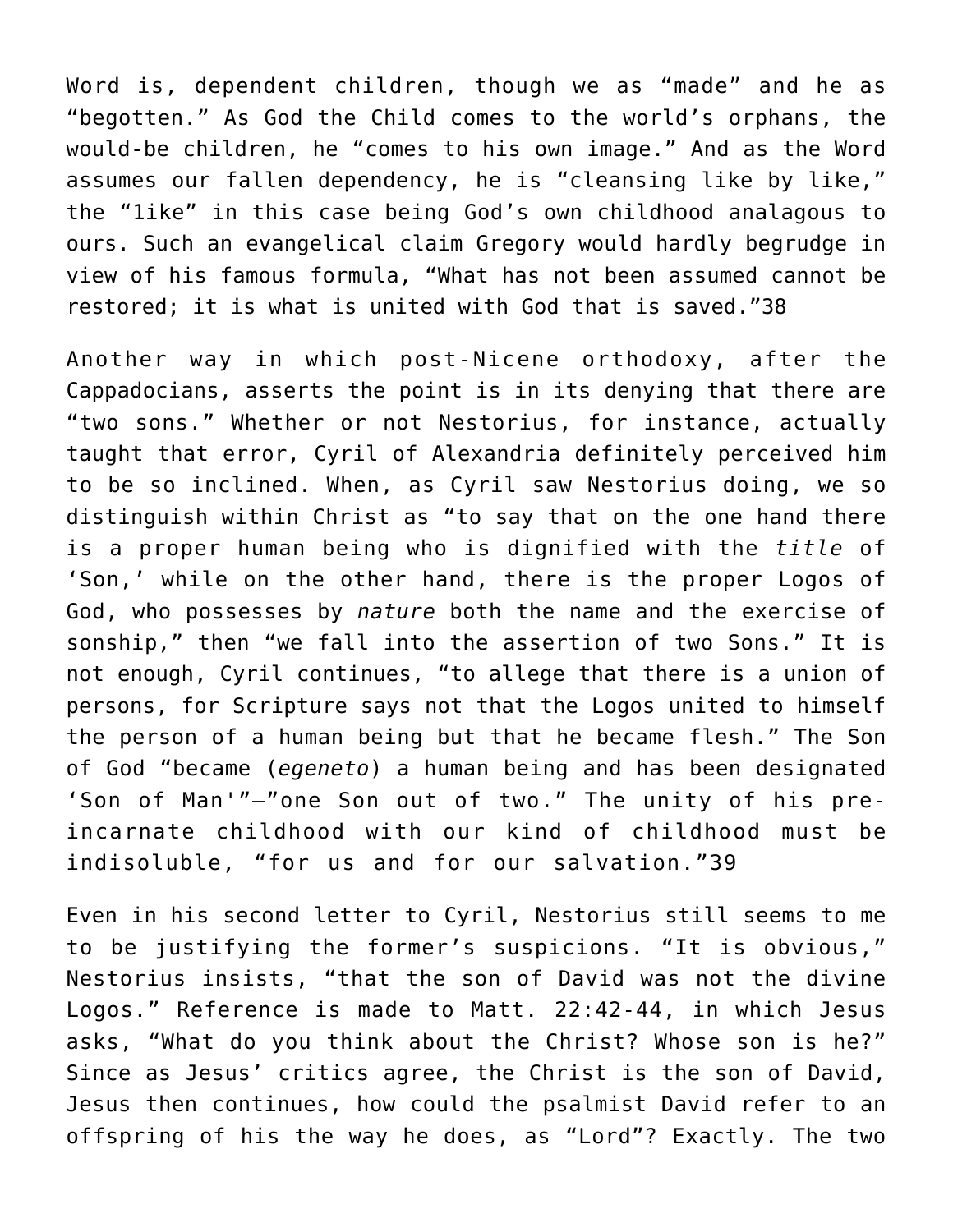are one and the same. To be an offspring, even an offspring of the human David, does not prevent him from being—on the contrary, in this case qualifies him to be—"Lord." The Child, precisely by being the Child he is, human as well as divine, is Lord. And isn't that "the Lord your God" who; only a moment before, Jesus' critics had unwittingly agreed should be loved "with all your heart and sou1 and mind"? Still, Nestorius's short-falling answer still beggars the question, "He is entirely the son of David according to the flesh but Lord according to the deity."40

Nestorius finds it abhorrent "to make the divine Logos have a part in being fed with milk and participate to some degree in growth and stand in need of angelic assistance because of his fearfulness at the time of the passion, [to] say nothing about circumcision and sacrifice and tears and hunger." "These things are taken falsely when they are put off on the deity." Admittedly Nestorius's concern, that "the things peculiar to the natures within the unitary sonship [must] not get endangered by the suggestion of a confusion," was a warranted concern,41 and his warnings were not lost even in the Chalcedonian "Definition of the Faith" which condemned him. Nevertheless his error did need to be countered, as it was in the Formula of Reunion (433 C.E.): God the Son who "was born from the Father . . . [is] *the same one* 1who] was born . . . from Mary the Virgin . . . . This *same one* is coessential with the Father, as to his deity, and coessential with us, as to his humanity . . . , 'one Son'!" "The very same One."42 So "does God have a mother," and a quite human one? Chalcedon left no doubt: God the child does, as all children do.

## **The Trinity's Namesakes**

If there are those who because of Christ now enjoy an altogether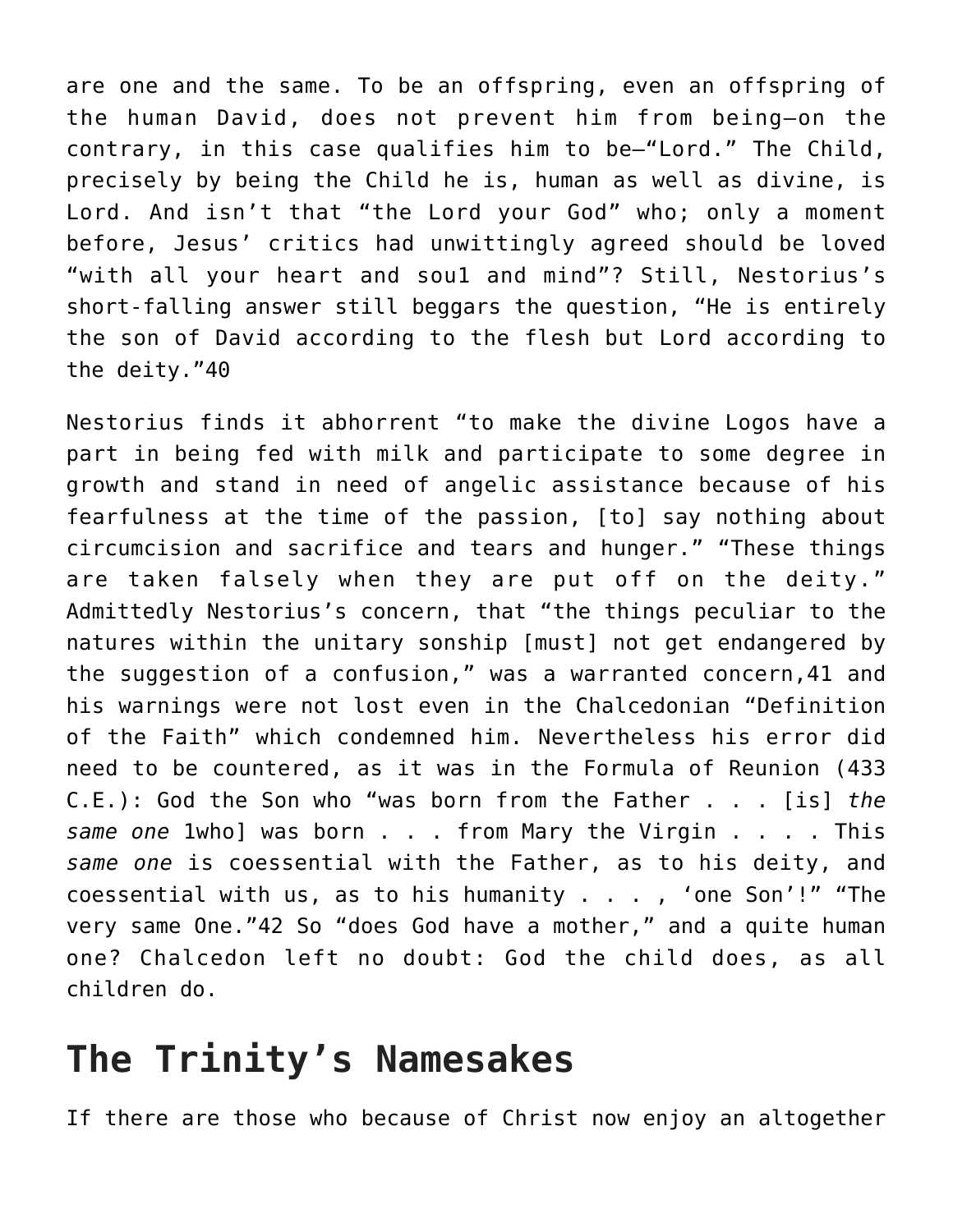new and liberated dependence, how should they be named? Offhand it would seem natural to call them his codependents. Unfortunately, as in Anne Wilson Schaef's sobering book by that name, codependence is now a clinical term describing "a disease within the addictive process"43—one more instance of the bad name that dependence has so widely and deservedly acquired. Alternatively the new God-relation in Christ might be called the New Childhood were that not so close to "second childhood," which again connotes senility and childishness, only encouraging the illusion that being children, daughters and sons, must mean not being adults. It is childlikeness of course, not childishness, which God the Child embodies and confers. It is that fully responsible maturity which Dietrich Bonhoeffer called *Mundigkeit*, "coming of age." For him that was unthinkable without "faith," than which nothing in all of life could be more dependent. But then, must those with faith, the Trinity's newly mature dependents, remain nameless?

For now they may have to be content with the baptismal tradition, going under that name into which they have been christened, the triune name. Yet the marvelous audacity which is implied in so naming them is easily overlooked and degenerates into formality. The need is urgent to republicize the godlike dignity of their dependence which the baptismal title implies. But doing that, naming them in a manner that in our culture communicates the honor to which their divine childhood is entitled is as difficult as naming their triune God, and for much the same reason. What Sandra Schneiders prescribes for "the long process of conversion from the idolatry of maleness" applies also, perhaps more so, to the long process of renaming trinitarian dependence. She calls it a project in "conversion," in "spirituality"—that is, in "*our experience* of God"—in "healing." And it is "the imagination [which] must be healed." For "it is the imagination which creates our God-image and our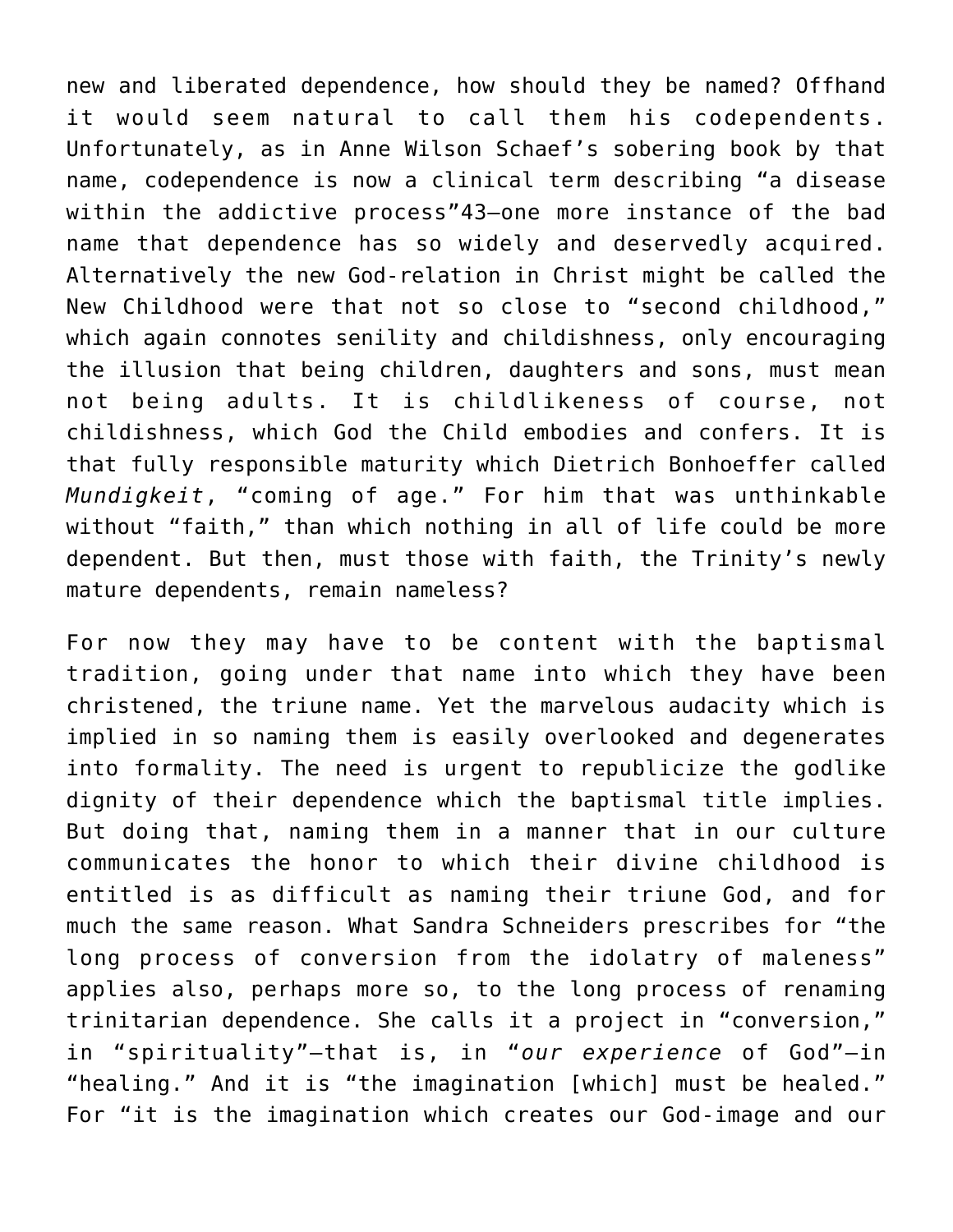self-image."44

But what if, sounding hauntingly like Feuerbach, it is from our self-image that our God-image must be derived? For Christians that is conceivable if, as Gregory of Nazianzus said of the incarnation, God "comes to his image," "cleansing like with like." If our childish dependence, demeaned and accursed though it is, harbors our *imago Dei* and if God the Child is "1ike" for our "1ike," then in that respect our self-image as children is where the God-image of the Child meets itself coming back. On the other hand, if our image of ourselves as dependent children is by now so debased as to be an object of scorn, what further need is there of evidence of divine wrath? Schneiders is right: what is demanded is conversion, a spiritual healing of our images, but images not in the sense merely of our mental pictures but of our personal resemblance to God. We do name God on the basis of a real *analogia entis*, of something in ourselves. Yet if that is missing, we draw a blank. Then God remains nameless, but so do we. We need to *become* children like God if we are to *re-cognize* the God who is a Child.

## **The Holying Spirit, the Re-Imager**

Spritual healing of our images is a task that dare not exclude that member of the Trinity of whom we have so far said little, the Spirit, who is distinguished as "Holy" that is, as holying, hallowing, healing.45 In the history of trinitarian theology there are two classic issues about the Holying Spirit that pertain particularly to our theme. The first, by no means obvious, stresses that she is a person, not just a neuter, impersonal principle of power, however divine and life-giving and fruits-bearing— merely a source of empowerment.46 By "person" all we need to mean at this point is that she is Godself or as we might say, God "in-person." Recall Paul's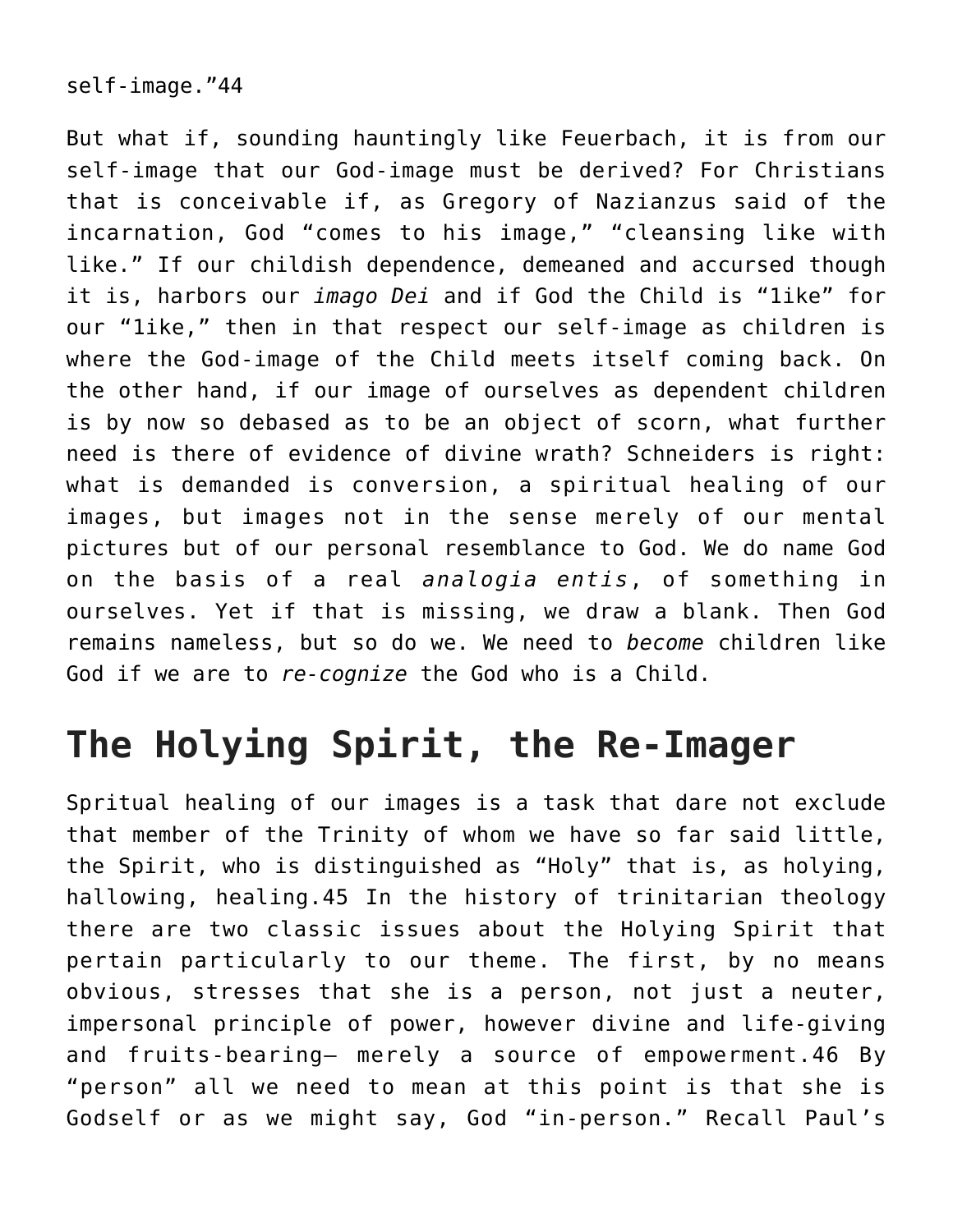analogy: "After all, the depths of a person (*anthropou*) can only be known by that person's own spirit, not by any other person, and in the same way the depths of God can only be known by the Spirit of God" (1 Cor. 2:11). Nothing less than God's self can so hallow ourselves that they can once again "image" God. "God's Spirit joins itself to our spirits to declare that we are God's children" (Rom. 8:16).

Those who have been Spirited into echoing the divine claim upon them that they are "God's children" have what Paul calls "the mind of Christ" (1 Cor. 2:16). That brings us to the second trinitarian issue involving the Holying Spirit: contrary to first impressions, for all her inseparable identification with Christ, she *is* not Christ, even the glorified Christ now present in the church. If the pun did not smack of tritheism we might say she is a "person" in her own right. Yet her distinctiveness from God the Child is meant to protect his distinctiveness as well. Else the temptation, as in revelationism, is to imagine that it is especially his role to reveal God the Parent when in fact he needs quite as much to be revealed as the Parent does.47 Where would he have gotten in the world, hence where would we, without Pentecost? It was a brand of revelationism which the Augsburg Confession attacks, "that the Word and the Holy Spirit are not necessarily distinct persons but that the Word signifies a physical [incarnate] word or voice and that the Holy Spirit is a [responsive] movement induced in creatures."48

Conversely, neither is she the dependent God the Child who became one of us. Nor is that her claim. It is one of the finer amusements in the history of theology that neither Gregory of Nazianzus nor Augustine, once they had discovered that the Holy Spirit is as consubstantially derived from the Godhead as the Son is, could then explain how her "procession" differs from the "generation" of the Son.49 It simply is not the point of her name, as it is with the "only-begotten Son's," to characterize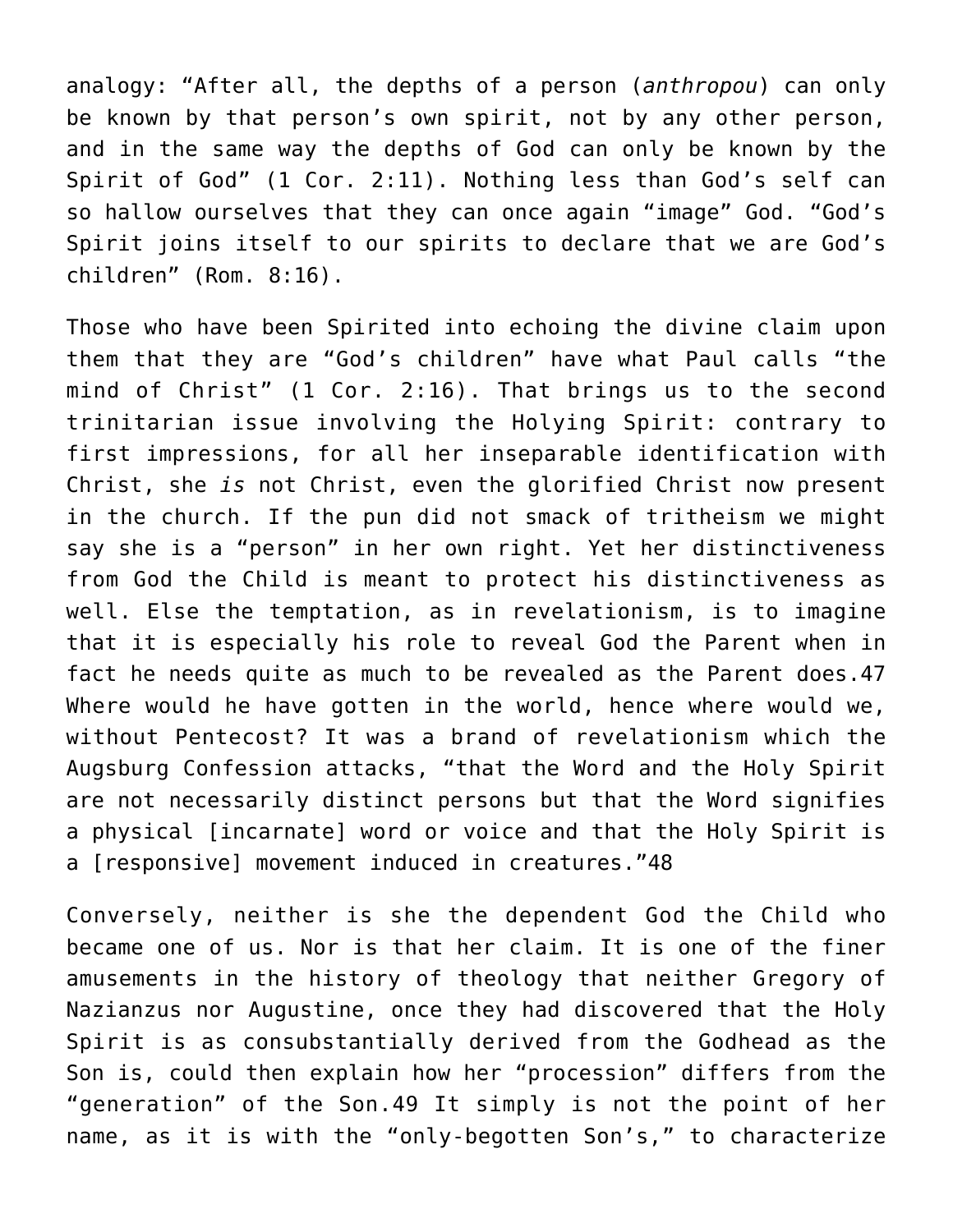her in terms of her dependence, though undoubtedly that is a deducible conclusion. Excessive speculation about her inner*trinitarian* relations risks invading her privacy but also distorting her inner-*worldly* image.

It should be enough to know that though the Father sends her in response to the Son's request and promise and though it is the Son's words and deeds which she promotes and illumines, touting his strange lordship, though only and always as cruciform son, her special mission is to proceed. She proceeds usward, toward the slavish orphans, with the gift of their own new childhood, starting with their faith. In that faith lies their image, selfimage as well as God-image. The children's "1ife" from the one God, recalling Gregory of Nyssa, while it is "produced by the Father's will" and "prepared by the Son" is finally and climactically "activated by the Holy Spirit." *Dea volente*. Else not at all.

#### **"Abba," In Whose Image**

In rebirthing them, the Holy Spirit introduces the children to their new Parent, emboldening them to call out "Abba, Father" (Rom. 8:15; Gal. 4:6). It requires little imagination to guess where she (or Paul) got that term of endearment for the divine Parent. Clearly it comes from Jesus' own innovative, startling usage. By now it should no longer be necessary (though alas it is) to demonstrate that Jesus' addressing God as "Abba" and "Father" hardly implies that God is male, any more than the preincarnate "Son" is or than the Holying Spirit is female or neuter, much less implies that God is patriarchal.50 Nor, I think, does Joachim Jeremias's research on this subject compel the conclusion that "Abba-Father" is the normative Christian address to God.51 Not if "normative" means compulsory, reducing Jesus' usage to legal precedent. Still, the fact that "Abba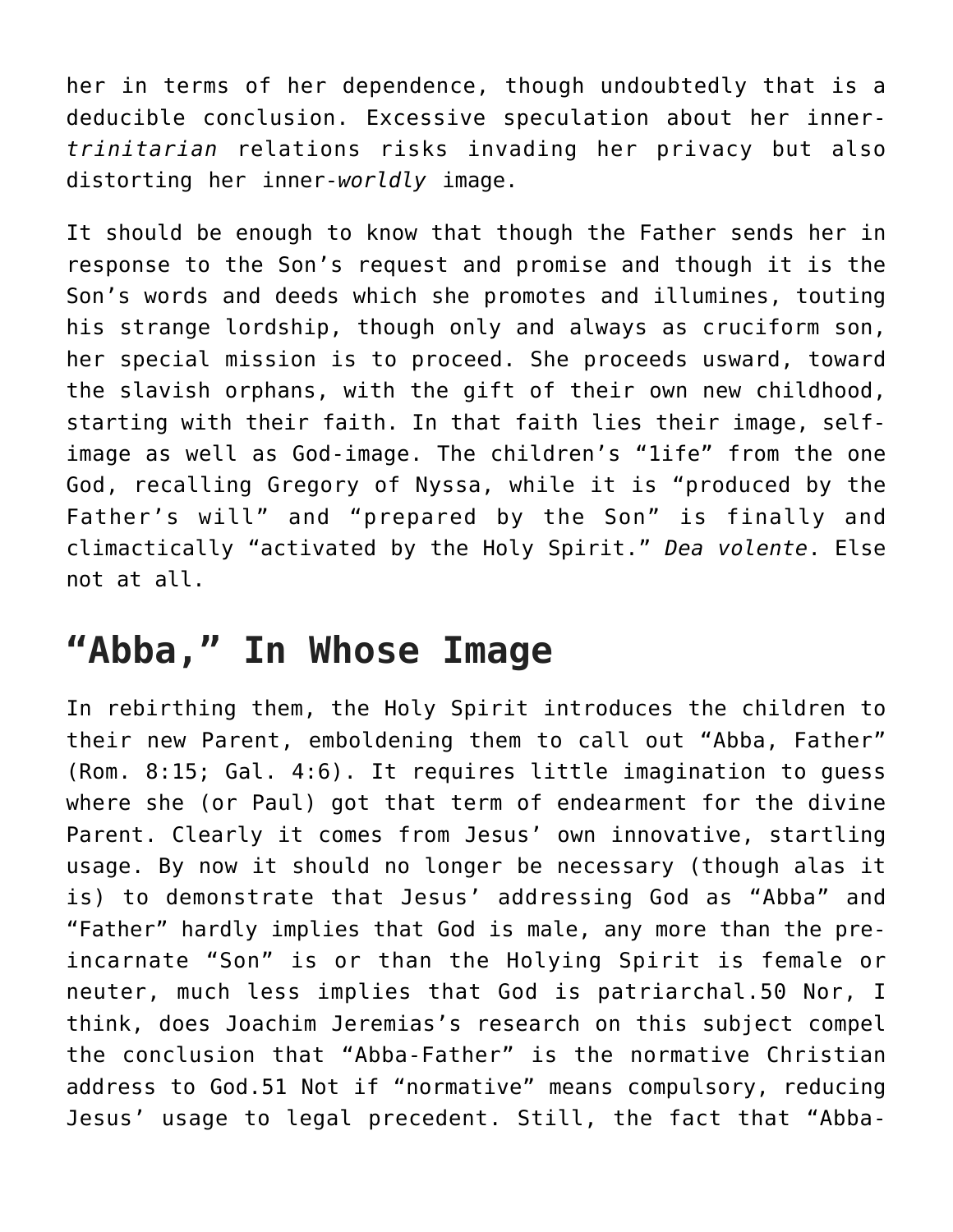Father" does characterize Jesus' distinctive relationship to God opens a larger question (as feminist theologies to their credit have repeatedly done): What does it mean to say that Jesus the Christ's relationship to God is—not only reveals or empowers but is—our own relationship to God?

A case in point is the difficulty that Christians have, also Christian feminists, in calling God the Parent "Mother," that is, if it is to be the same God who parents Jesus Christ. For Jesus very much had a mother, Mary. But she, being only human, was not his God or anyone else's. The one father he acknowledged, the only one he promised to others, is God the Father. From the apostles onward "Father" has been interchangeable, indeed synonymous, with "the Father of our Lord Jesus Christ." Accordingly, Christians can speak of God as "Mother" only with considerable abstractness, disengaged from the incarnation, at least never interchangeably with "the mother of our Lord Jesus Christ." This difficulty has nothing necessarily to do with overcoming sexist speech habits or with vestigial patriarchalism or with reverence for Jesus' religious experience and linguistic mannerisms. The difficulty, presuming it inheres in Jesus' very parentage, might possibly be relieved by altering the traditional accounts of who he was, for instance, by insisting he (as we) did have a natural father. But there is little enthusiasm for that, at least publicly. And if there were, wouldn't that only confirm how deeply Christians prize being parented by the same God, however named, by which Christ is parented? That pathos is hard to conceal and should not be trivialized, least of all by patriarchalists.

Diane Tennis has set Christians a provocative question with her book *Is God the Only Reliable Father*?52 On one count, at least, the answer to her question must be yes. But then that is not only humbling for all other, unreliable fathers or parents generally. It is at least as humbling for them as sons and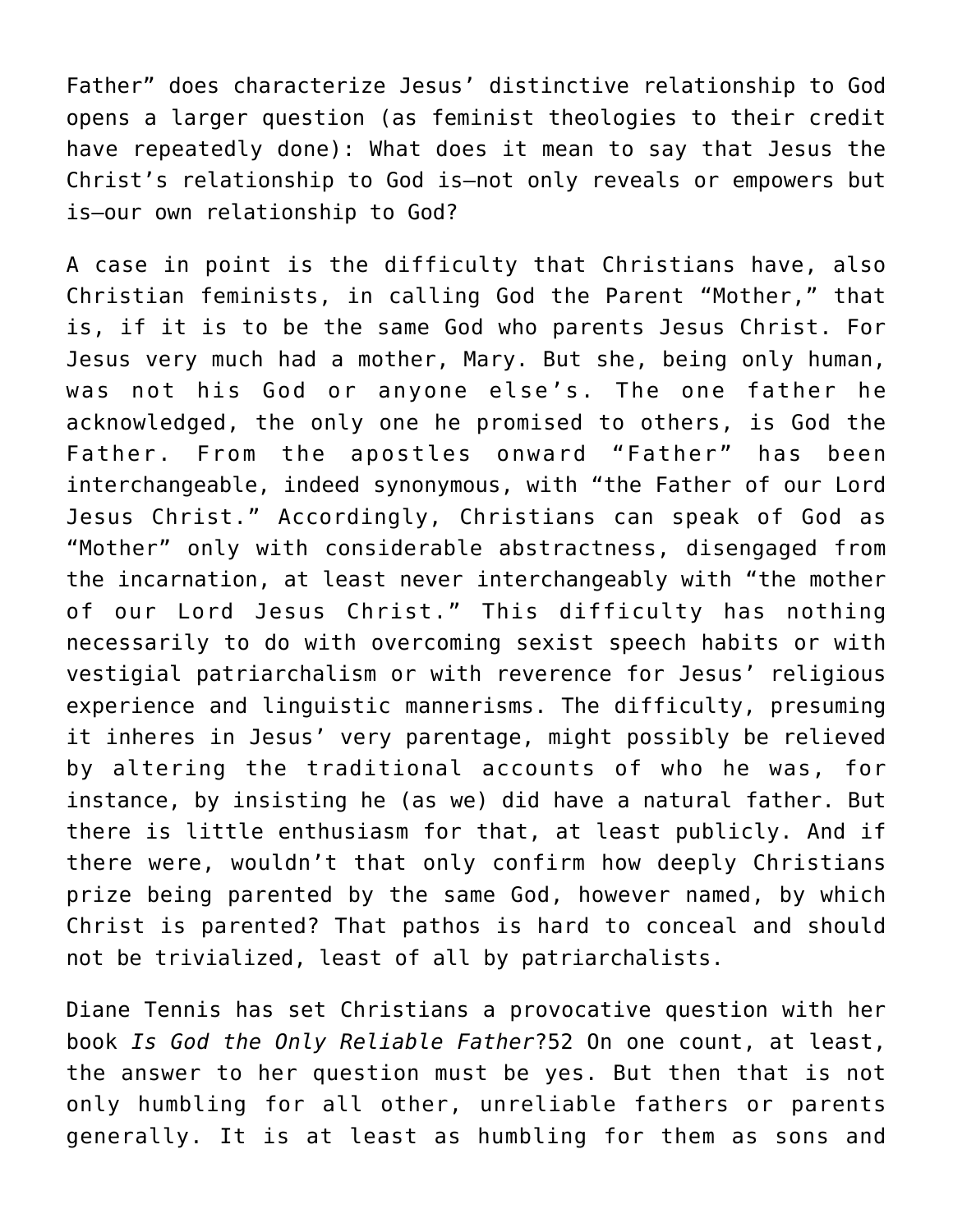daughters, as those who are to do the relying. For in the suspenseful story of the Trinity, the one Father on whom God the Child is expected to rely, and wondrously does rely, would defy the confidence of even the most trusting human child. Even poor Isaac, not to mention his parents, was at the last moment spared the mortifying test of filial dependence endured by his prototype, who "for our sake was crucified under Pontius Pilate, suffered death and was buried" yet through it all "trusted the One who judges justly" (1 Peter 2:23). The outcome, that the Child "on the third day rose again in accordance with the Scriptures, ascended into heaven and is seated on the right hand of the Father" does vindicate the latter as the only reliable Parent—at least of Christ. But is the Father the only reliable Parent of Christ's siblings? That can be only if *Christ's* filial dependence is what gives *theirs* its value. Only then does his Childhood come full thrust, in their faith in his depending for them, making him "the firstborn of all creation." Only then does the One whose "image" he is become the mothering "Abba" of everyone else (Col. 1:12ff).

## **The Next "Mythic Image"?**

Maybe patriarchy is diminishing, after all, slowly to be replaced by its ironic opposite, what Stanley Kunitz discerns as a growing trend in twentieth-century American poetry, "the mythic image of the absent father":

*He has died of natural causes, or by suicide, or in the wars of the century. . . . With the disintegration of the nuclear family, the symbol of the father as a dominant, or domineering, presence is fading away. Whole sections of our nation are living in fatherless homes as a result of death, illegitimacy, divorce or abandonment. Even when he is physically present in the household, the father may be spiritually absent, separated*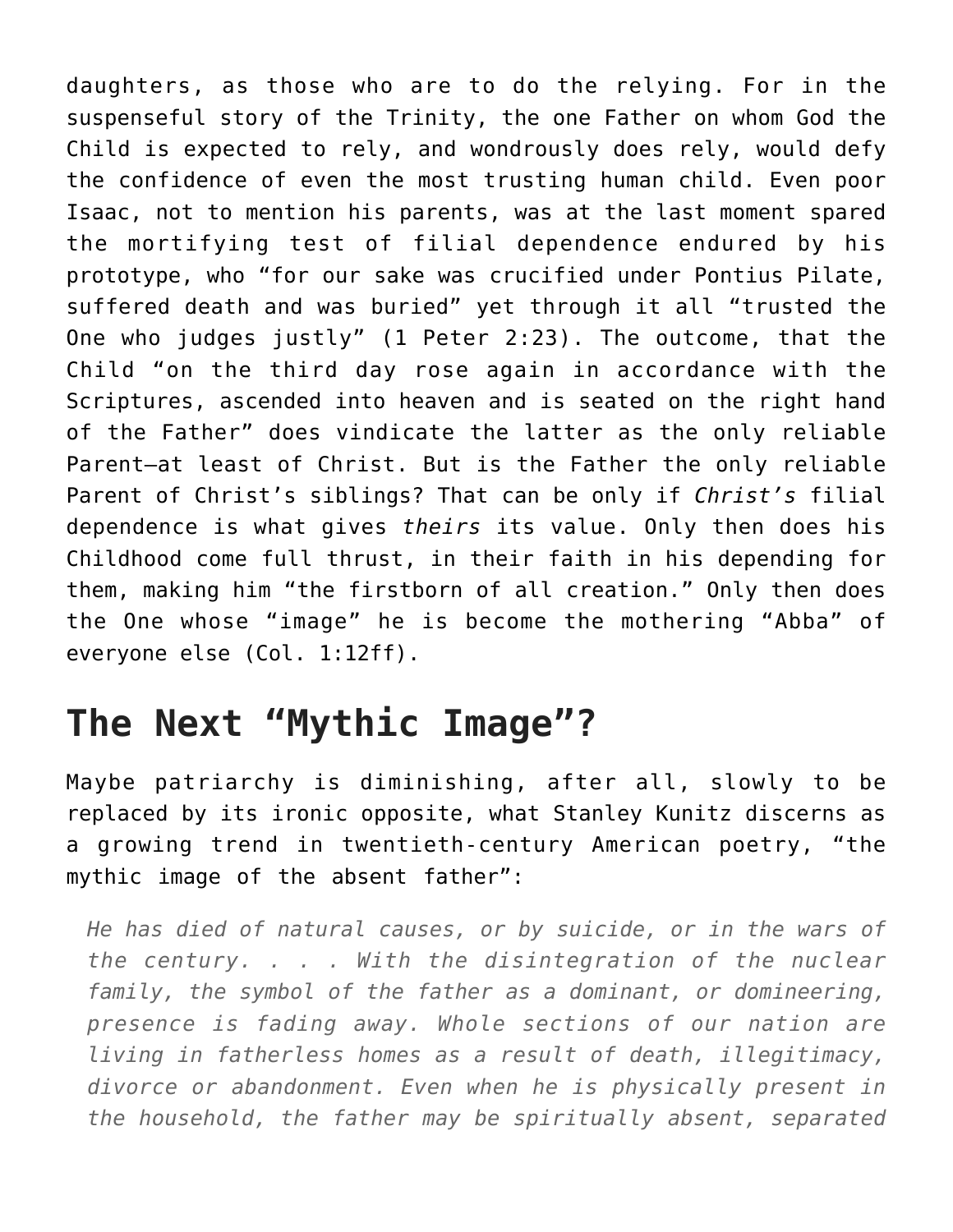*from his children by the acceleration of the historical process in our time, particularly true in an advanced technological society and one with large immigrant enclaves.*

Or "often," says Kunitz, "the father is more than absent: he is lost, as he has been lost to himself for most of his adult life, crushed by his burdens, rendered impotent by fatigue and anxieties, reduced to a number, a statistical integer, in the army or the factory or the marketplace."53

What if post patriarchy, the next project in image-healing, in hallowing the name, will be "the absent father"—the absent Father. Then wouldn't a trinitarianism that celebrates the sheer glorious deity of the Child, as we have been urging, only further upstage and distance the Father from the world? That is a risk, especially if the second person of the Trinity continues to be re-imaged as a sort of surrogate Parent, distorting the very childlike, *ebed Yahweh* genius of his "1ordship." On the other hand, it is exactly this "way to the Father," through the child who among us experienced something of fatherlessness at firsthand, that also God the Parent recovers the good family name through the healing Spirit. Maybe Oscar Cullmann overstated the case: "Because the first-century Christian believes in Christ as Lord, he believes in God and in the Holy Spirit." But Pierre Benoit's retort to Cullmann, though true, is hardly less extravagant: "It is because the Christian believes in the Father who raised him and in the Spirit whose outpouring manifests his triumph, that he believes in Jesus the Lord." In any case, as Benoit says, "It is true that the Father and the Spirit are generally considered in the context of the Son's work."54 A remarkable "Subordinate." Remarkable connections.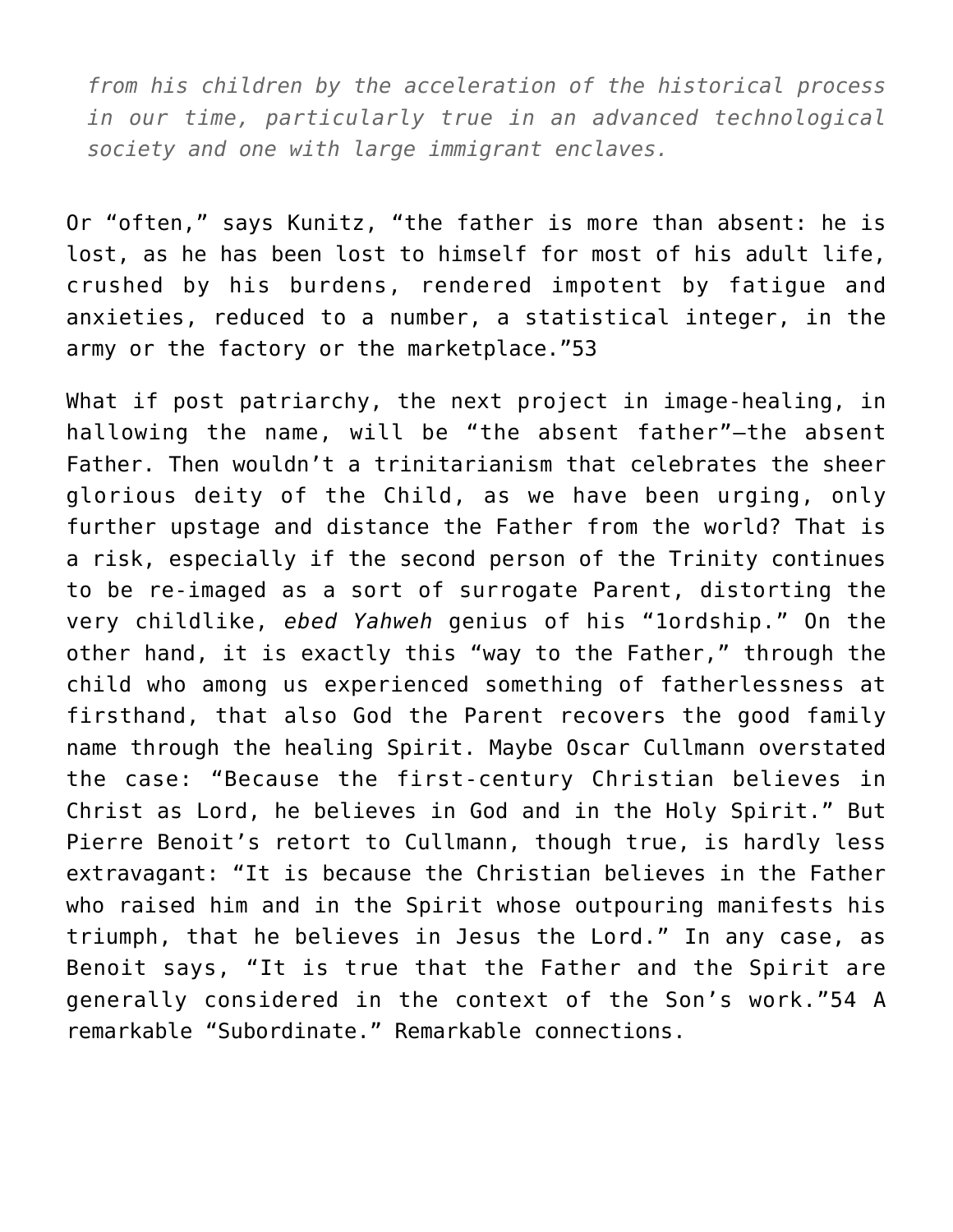## **References**

1. Friedrich Schleiermacher, *The Christian Faith*, trans. H. R. Mackintosh and J. S. Stewart, 2d ed. (Edinburgh: T. & T. Clark, 1928), 170, 2:739-40.

2. The protracted debates over whether the Trinity is "essential" or only "revelational," "immanent" or only "economic," are hereby given short shrift in a single paragraph, not to depreciate their seriousness, although the former distinction does seem misplaced, especially if it reads back into God (as it threatens to in the theologies of Schleiermacher and Albrecht Ritschl) the Kantian distinction between "things in themselves" and "appearances." For a handy overview of recent literature, see Ted Peter, "Trinity Talk: Part I," *Dialog* 26 (1987): 44-48. A notable advance in the debate is Wolfhart Pannenberg, "Problems of a Trinitarian Doctrine of God," trans. Philip Clayton, *Dialog* 26 (1987): 250-57.

3. Martin Luther, *Werke*, Kirtische Gesamtausgabe, Weimarer Ausgabe (Weimar Boehlau, 1883 to the present), 38:612.

4. Raymond E. Brown, *1esus, God and Man* (New York: Macmillan Co., 1967); J. A. Fitzmyer, *A Christological Catechism* (New York: Paulist Press, 1982), 43-48, 82-93, Reginald H. Fuller, *The Foundations of New Testament Christology* (New York: Charles Scribner's Sons, 1965); Martin Hengel, The Son of God, trans. John Bowden (Philadelphia: Fortress Press, 1976); and Edward Schillebeeckx, *Jesus: An Experiment in Christology*, trans. Hubert Hoskins (London: William Collins Sons, 1979).

5. A. Kelly, "Trinity and Process, Relevance of the Basic Christian Confession of God," *Theological Studies* 31 (1970): 393-414; Lewis S. Ford, "Process Trinitarianism," *Journal of the American Academy of Religion* 43 (1975): 199-213; Norman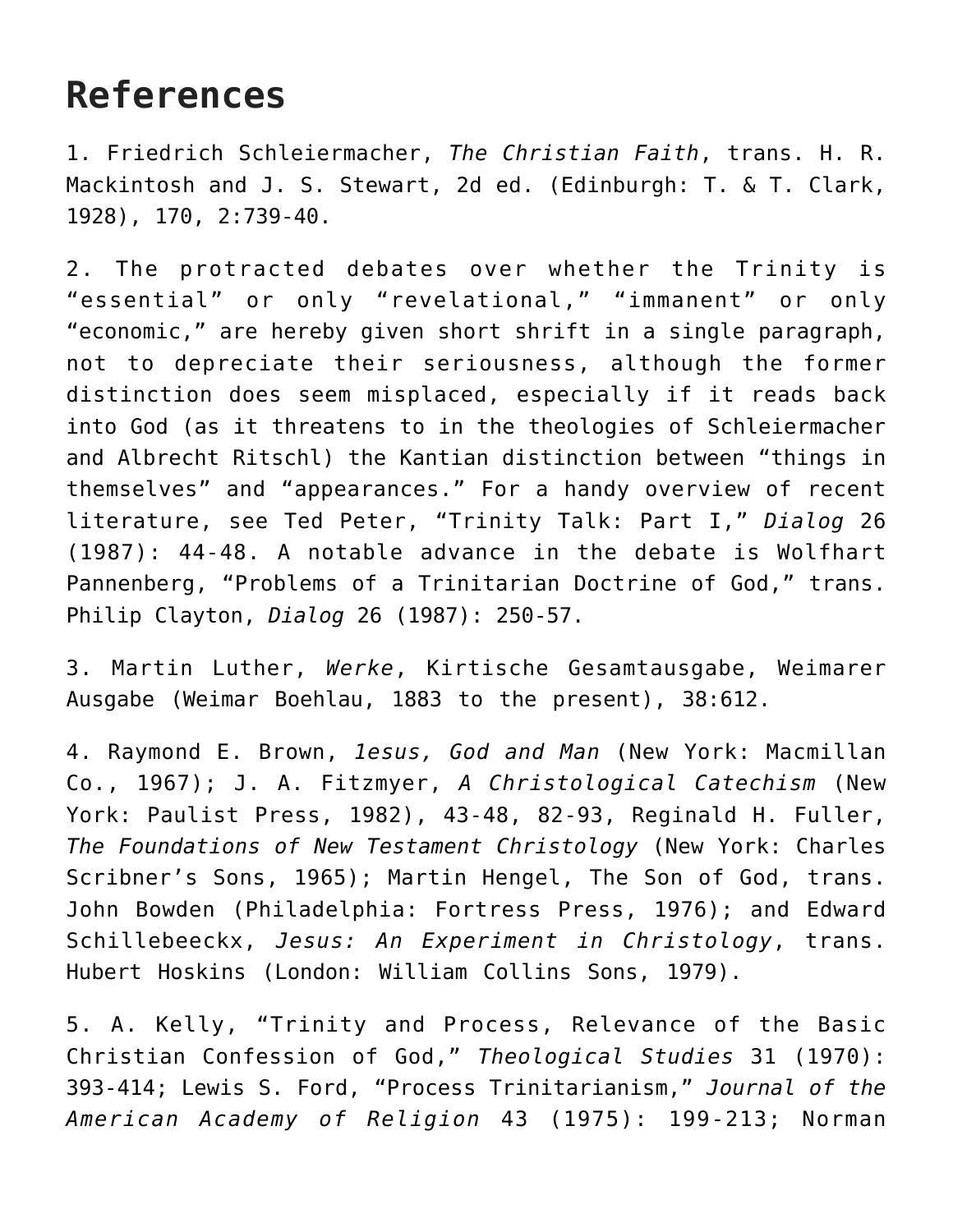Pittenger, "Trinity and Process: Some Comments and a Reply," *Theological Studies* 32 (1971): 290-96; and P. Schoonenberg, "Process or History in God," *Theological Digest* 23 (1975): 38-44.

6. Joan Chamberlain Engelsmann, *The Feminine Dimension of the Divine* (Philadelphia: Westminster Press, 1979), 139.

7. Valerie Saiving, "The Human Situation: A Feminine View," reprinted in *Womanspirit Rising* ed. Carol P Christ and Judith Plaskow (New York: Harper & Row, 1979), 25-42.

8. For recent discussions of Tillich's "method of correlation" which are pertinent also to the concerns of this essay, see Francis Schussler Fiorenza, *Foundational Theology: Jesus and the Church* (New York: Crossroad, 1984), 276-84; Rosemary Radford Ruether, "Feminist Interpretation: A Method of Correlation," in *Feminist Interpretation of the Bible* ed. Letty M. Russell (Philadelphia: Westrninster Press, 1985), 111-24; Ronald Thiemann, *Revelation and Theology* (Notre Dame, Ind.: University of Notre Dame Press, 1985), 186-88; and David Tracy, "Particular Questions with General Concerns," in *Consensus in Theology* ed. Leonard Swidler (Philadelphia: Westminster Press, 1980), 33-39.

9. The book that in English has perhaps been most used recently to provide a trinitarian basis for a communitarian ethic is Jurgen Moltmann, *The Trinity and the Kingdom* trans. Margaret Kohl (New York: Harper & Row, 1981).

10. See the article 'Augustine, St., Doctor of the Church," in Trinitas: *A Theological Encyclopedia of the Holy Trinity* by Michael O'Carroll, (Wilmington, Del.: Michael Glazier, 1987), 42-45; E. Cousins, "A Theology of Interpersonal Relations," Thought, 45 (1970): 56-82; and Wolfhart Pannenberg, *Jesus—God and Man* trans. Lewis Wilkins and Duane Priebe (Philadelphia: Westminster Press, 1968), 180-83.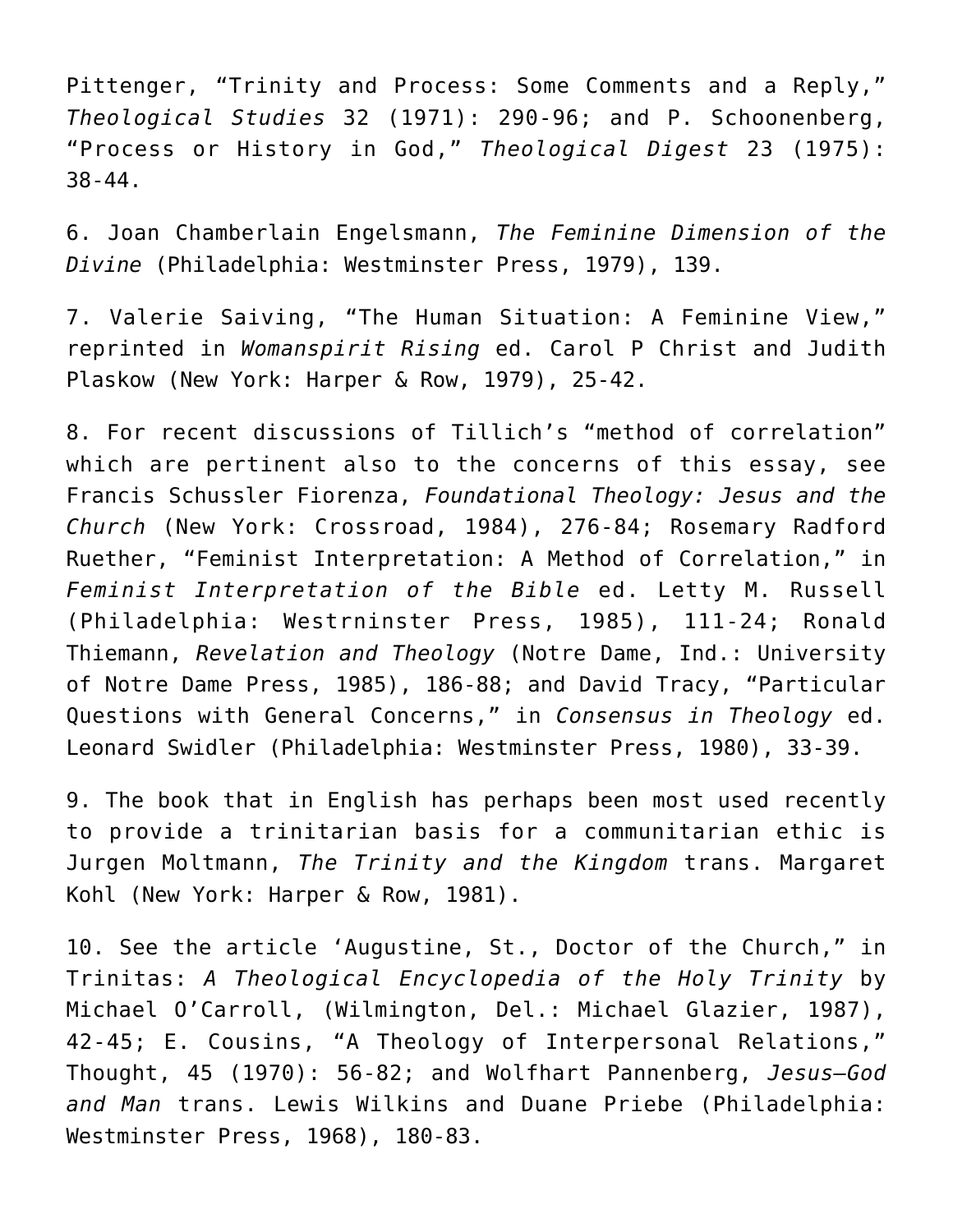11. Barbara Brown Zikmund, "The Trinity and Women's Experience," The Christian Century 104 (1987): 356.

12. Ibid.

13. A similar claim is argued, not altogether unsympathetically with liberalism, in Robert Bertram, "A Smithian Luther and Faith-based Universalism," unpublished essay presented at the Lewis Conference on "The Future of Christian Theology in a Threatened World," Saint Louis University, 19 October 1985.

14. Not that that the *de facto* situation of "unfaith," as Tracy calls it, is not deplored. On the contrary, it means the "failure to live a human life," "demanding nothing short of conversion to the commitment to actualize that common basic faith." And what if, as in fact seems to be the case on a wide scale, "such persons—inside and outside the churches"—do not realize such "conversion to the commitment"? For all of Tracy's "hesitancy" about process theism's "fellow sufferer," about "warm deism," his theology of God seems limited to the same traditional option of liberalism: finding a more adequate symbolic "re-presentation" of "God's persuasive . . . power of love," as though the only alternative to "persuasive" were "coercive." Might not another alternative be for our "unfaith" and "failure" to be "re-presented" as God the Child's own heroic and consummate faith "for us"? David Tracy, *Blessed Rage for Order* (New York: Seabury Press, 1975), 153ff., 186-87.

15. Karl Barth, *Church Dogmatics* trans. G. W. Bromiley et al. (New York: Charles Scribner's Sons, 1956ff.), II/2:52f; II/1:18f; IV/2:50f; II/1:26; IV/1:210.

16. Karl Barth, *The Humanity of God*, trans. J. N. Thomas and Thomas Wieser (Richmond, Va.: John Knox Press, 1960), 46-55.

17. Barth, *Church Dogmatics*, II/1:503-4; II/2:165-66; III/3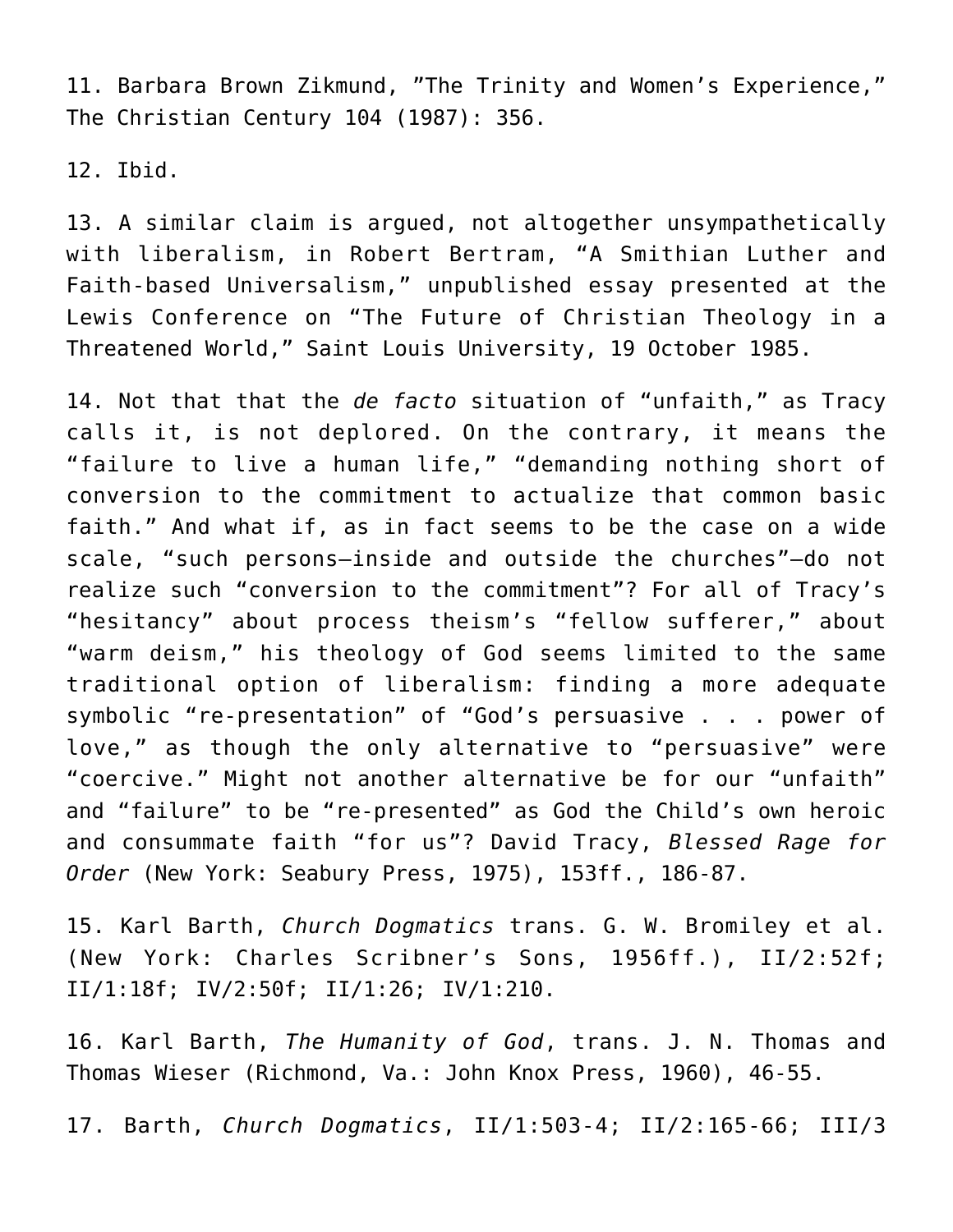349-52, 357-59; IV/ 3:538-49; and Karl Barth, "An Introductory Essay," trans. J. L Adams, in Ludwig Feuerbach The Essence of Christianity trans. George Eliot (New York: Harper & Row, Torchbooks, 1957), xxii-xxv.

18. Ibid.

19. Cited in J. N. D. Kelly, *Early Christian Doctrines* (New York: Harper & Brothers, 1958), 227.

20. J. N. D. Kelly, *Early Christian Creeds* (London: Longmans, 1960), 148.

21. Athanasius, *Orations Against the Arians*, in *The Trinitarian Controversy* trans. and ed. W. G. Rusch (Philadelphia: Fortress Press, 1980), 76-77.

22. Ibid., 67-68.

23. Ibid., 100-104.

24. Ibid., 109, 119, 102.

25. Ibid., 107, 104.

26. Ibid., 104-5.

27. Formula of Concord 8:85 in *The Book of Concord*, trans. and ed. Theodore Tappert (Philadelphia: Fortress Press, 1959), 608.

28. Dorothy L. Sayers, "The Shattering Dogmas of the Christian Tradition," in *Christian Letters to a Post-Christian World* (Grand Rapids: Wm. B. Eerdmans, 1969), 14.

29. Athanasius, *Orations*, in *The Trinitarian Controversy*, trans. and ed. Rusch, 102, 104, 115. 30. Ibid., 105-6,109.

31. FormuIa of Concord 8:96, in *The Book of Concord*, trans. and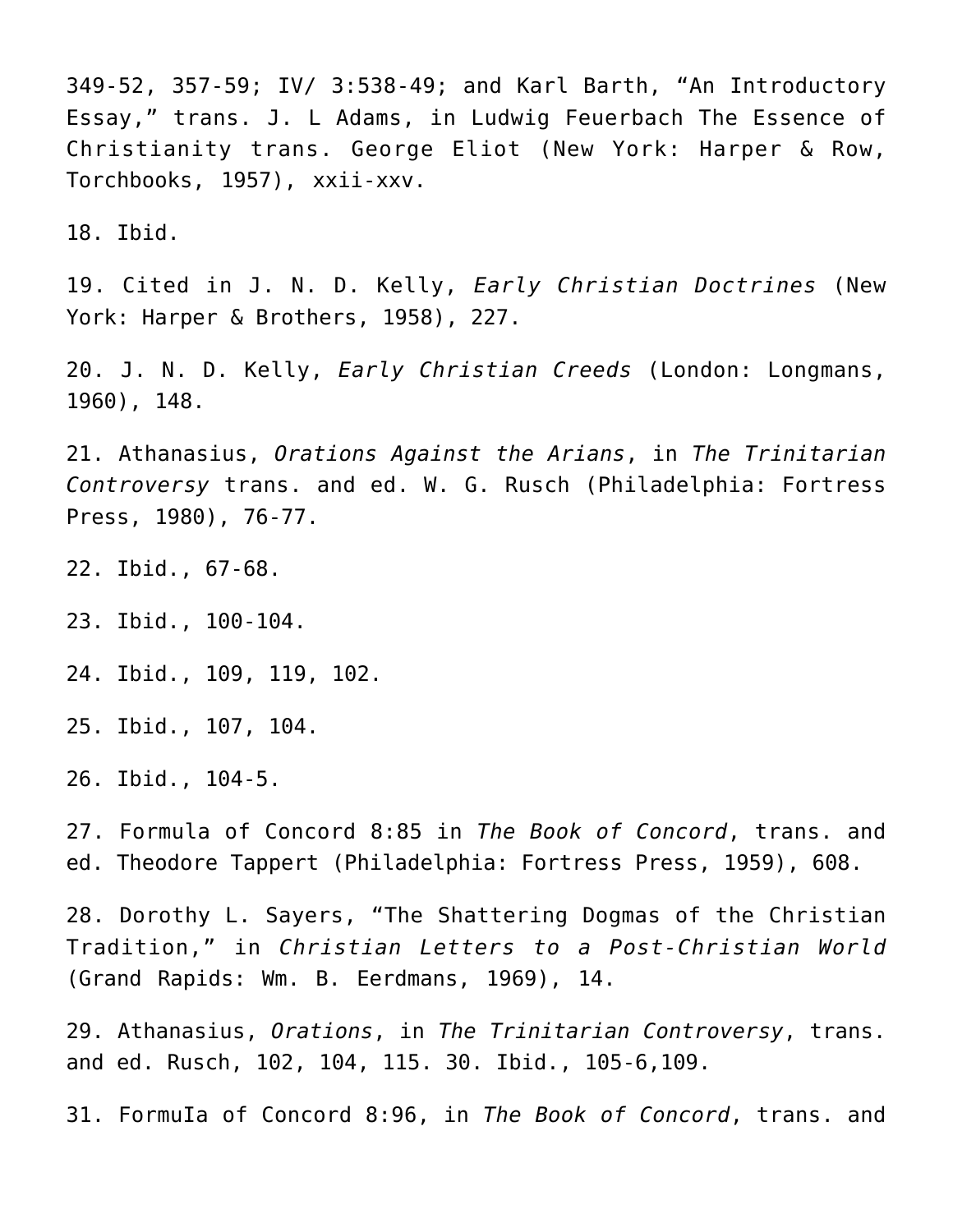ed. Tappert,

32. Gregory of Nyssa, *Concerning We Should Not Think of Saying That There Are Not Three Gods, To Ablabius*, in *The Trinitarian Controversy*, trans. and ed. Rusch, 160; and J. N. D. Kelly, *Early Christian Doctrines*, 264-65.

33. J. N. D. Kelly, *Early Christian Doctrines*, and Gregory of Nyssa, *Concerning We Should Not Think of Saying That There Are Not Three Gods*, in *The Trinitarian Controversy*, trans. and ed. Rusch, 155.

34. Gregory of Nazianzus, *Third Theological Oration Concerning the Son* in *The Trinitarian Controversy*, trans. and ed Rusch, 144.

35. Ibid.

36. Ibid., 146.

37. J. N. D. Kelly, *Early Christian Doctrines*, 297.

38. Ibid.

39. Cyril of Alexandria, *Second Letter to Nestorius*, in *The Christological Controversy*, ed. Richard A. Norris, Jr. (Philadelphia: Fortress Press, 1980), 134, 133.

40. Nestorius, *Second Letter to Cyril*, trans. and ed. Richard A. Norris, Jr., in *The Christological Controversy*, ed. Norris, 138.

41. Ibid., 139,136.

42. Quoted in Cyril Alexandria, *Letter to John of Antioch*, in *The Christological Controversy*, ed. Norris, 142; and the Council of Chalcedon, *Definition of the Faith* in *The Christological Controversy* ed. Norris, 159.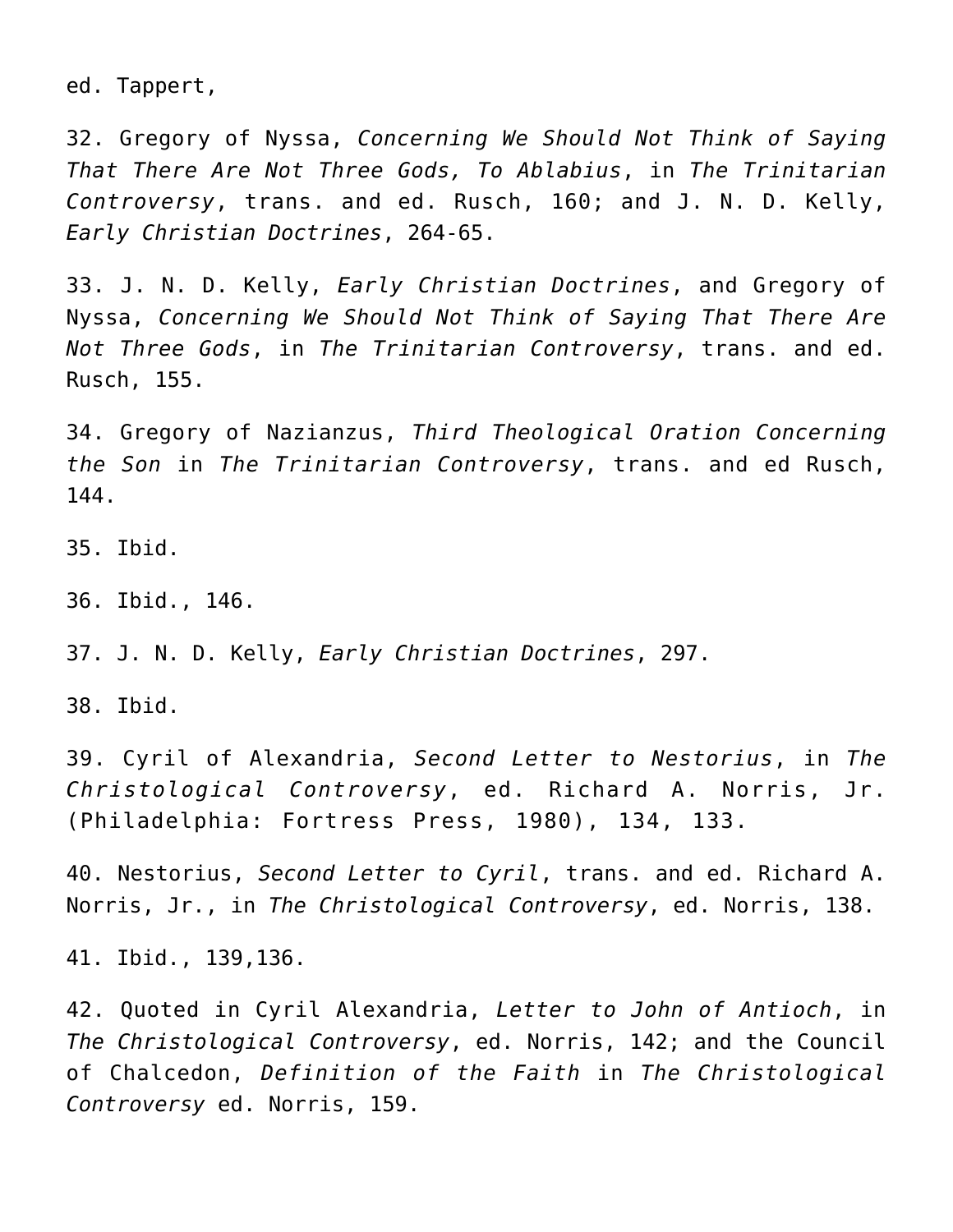43. Anne Wilson Schaef, *Co-Dependence: Misunderstood-Mistreated* (Minneapolis: Winston Press, 1986).

44. Sandra M. Schneiders, *Women and the Word* (New ~York: Paulist Press, 1986), 70-71. Similarly, Gail Ramshaw-Schmidt, 'De Divinis Nominibus: The Gender of God," in *The Word and Words: Beyond Gender in Theological and Liturgical Language*, ed. William D. Watley (Princeton, N. J.: Consultation on Church Union, 1983), "Change of speech is a willing task if it follows a conversion of mind," 24.

45. For an elaboration of this description of the Holy Spirit, see Robert Bertram, "Constructive Lutheran Theology of the Saints," unpublished essay presented to the Lutheran-Roman Catholic Consultation U.S.A., in Burlingame, Calif., 22 February 1986.

46. On the issue of a feminized pneumatology, pro and con, see Susan Brooks Thistlethwaite, *Metaphors for the Contemporary Church* (New York: Pilgrim Press, 1983), 101-29; also George Tavard, "Sexist Language in Theology?" in *Woman: New Dimensions*, ed. Walter J. Burghardt (New York: Paulist Press, 1975), 124-48. These two works I find largely convincing. Not so, Leonard Swidler, "God the Father: Masculine; God the Son: Masculine; God the Holy Spirit: Feminine," *National Catholic Reporter*, 31 January 1975, 7 and 14. The rule that seems most persuasive, though difficult to practice in an essay (like the present one) on the tradition of the Trinity, is that of Gail Ramshaw-Schmidt: "God the Spirit as 'she' is unacceptable not because our God ends up only one-third female, but because we must speak of God with the highest accuracy possible, and God is neither . . . he nor she. Yet there are occasions when 'she' can be used metaphorically in the naming of God. Use of 'she' immediately indicates the inadequacy of 'he' " (Ramshaw-Schmidt, "De Divinis Nominibus," in *The Word and Words*, ed. Watley, 23.